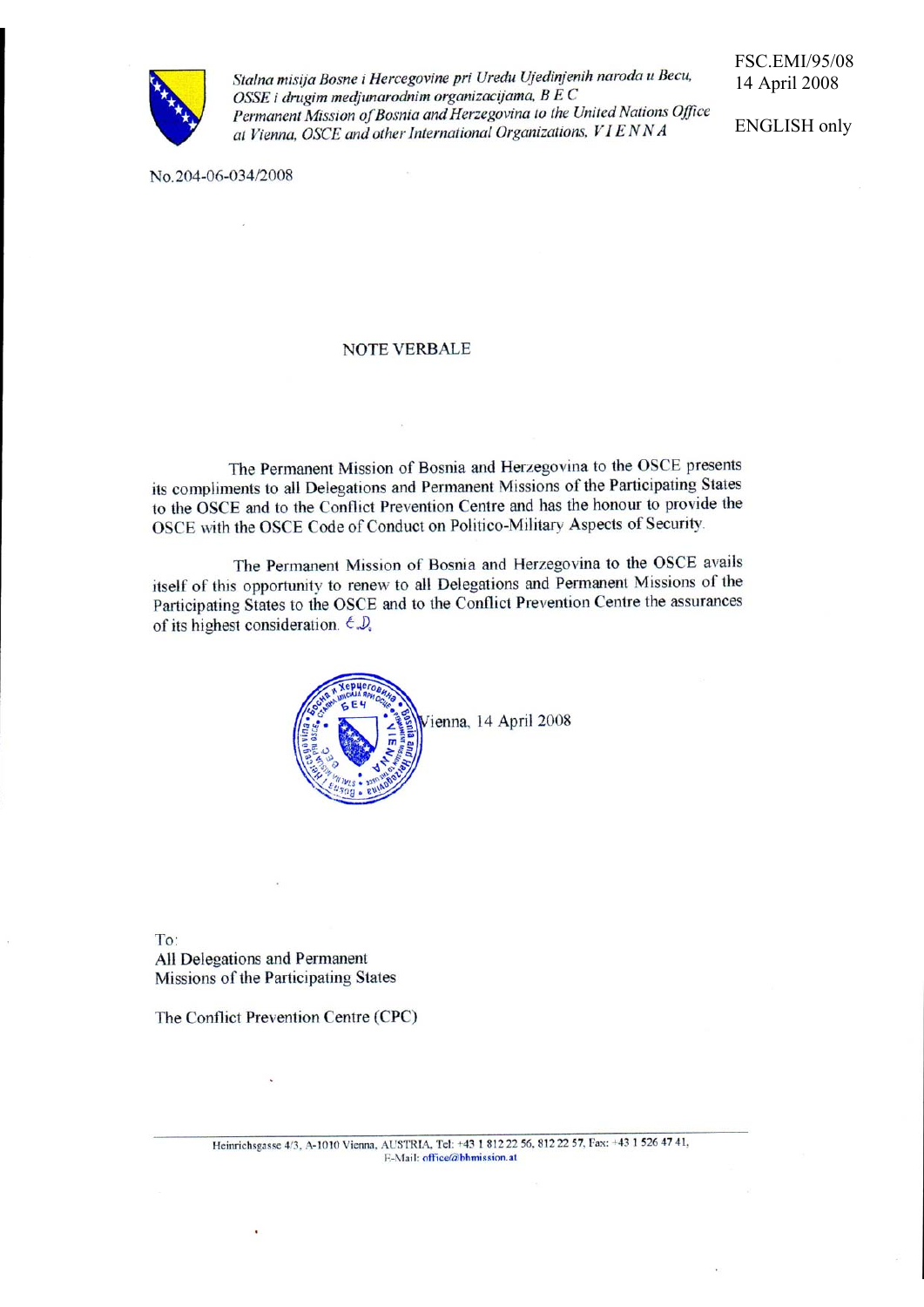## **BOSNIA AND HERZEGOVINA**

# **EXCHANGE OF INFORMATION ON THE OSCE CODE OF CONDUCT ON POLITICO-MILITARY ASPECTS OF SECURITY**

**Sarajevo, April 2008**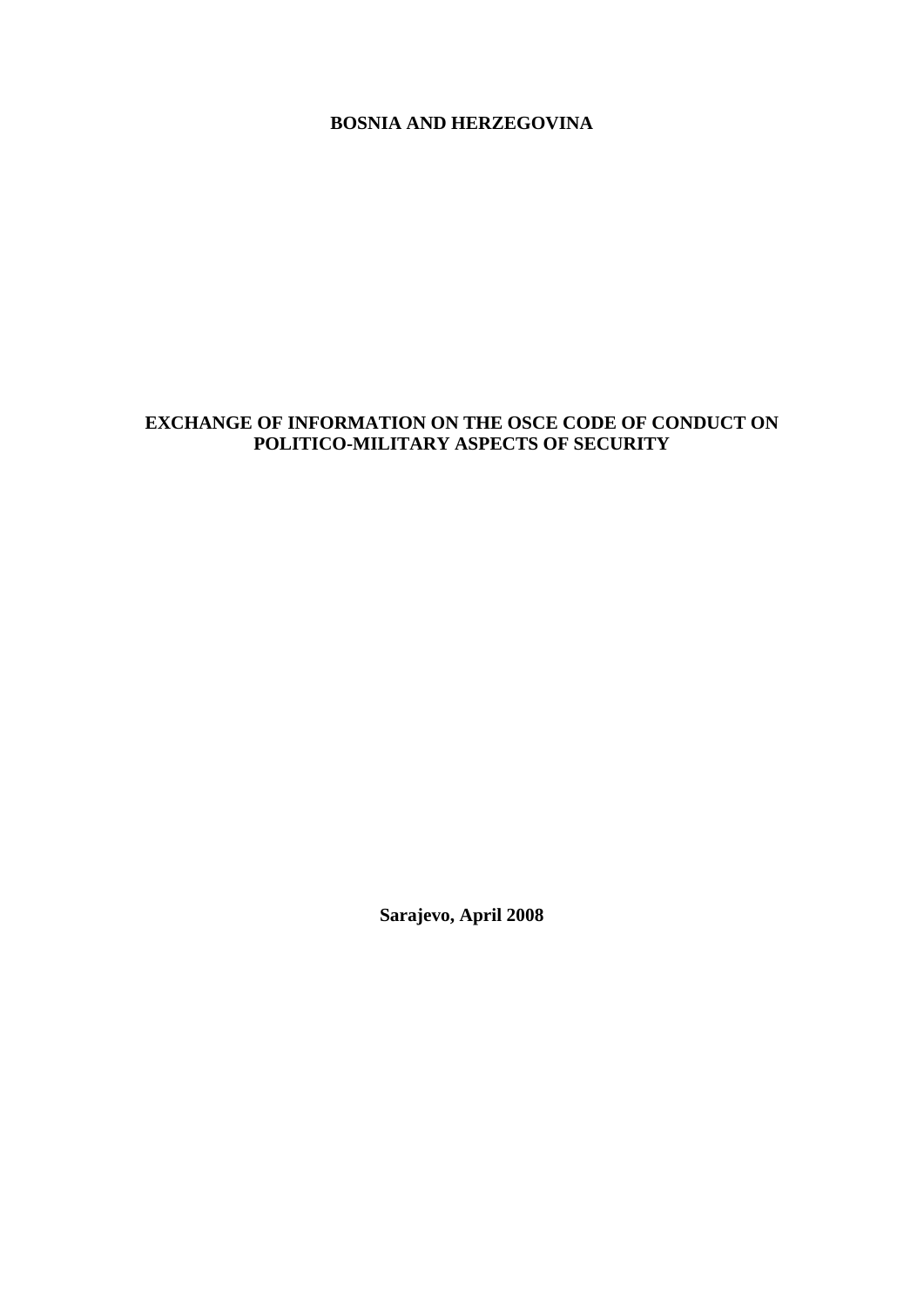### **EXCHANGE OF INFORMATION ON THE OSCE CODE OF CONDUCT ON POLITICO-MILITARY ASPECTS OF SECURITY**

#### **1. APPROPRIATE MEASURES TO PREVENT AND COMBAT TERRORISM, IN PARTICULAR PARTICIPATION IN INTERNATIONAL AGREEMENTS TO THAT END (PARAGRAPH 6).**

### **a) List of international agreements, including all United Nations conventions and protocols related to terrorism, to which the participating State is a party;**

Implementation of Bosnia's and Herzegovina's (BiH) commitments towards international organisations, European and regional organisations in the field of the fight against terrorism is achieved through full compliance and realisation of the obligations from signed and ratified treaties, agreements and conventions. They are, as follows:

#### Political documents:

- 1. Declaration on Measures to Eliminate International Terrorism, adopted by the General Assembly of the UN, 09 December 1994;
- 2. Declaration to supplement the Declaration on Measures to Eliminate International Terrorism, adopted by the General Assembly of the UN, 17 December 1996;
- 3. Proliferation Security Initiative, 09 February 2005.

#### International treaties

International multilateral treaties

- 1. Convention on Offences and Other Acts Committed on Board Aircraft, 14 September 1963;
- 2. Convention for the Suppression of Unlawful Seizure of Aircraft, 16 December 1970;
- 3. Convention for the Suppression of Unlawful Acts against the Safety of Civil Aviation, 23 September 1971;
- 4. Convention on the Prevention and Punishment of Crimes against Internationally Protected Persons, including Diplomatic Agents, 14 December 1973;
- 5. Convention against the Taking of Hostages, 17 December 1979;
- 6. Convention on the Physical Protection of Nuclear Material, 03 March 1988;
- 7. Protocol for the Suppression of Unlawful Acts of Violence at Airports Serving International Civil Aviation, supplementary to the Convention for the Suppression of Unlawful Acts against the Safety of Civil Aviation; done in Montreal on 23 September 1971; signed in Montreal on 24 February 1988;
- 8. Convention for the Suppression of Unlawful Acts against the Safety of Maritime Navigation, 10 March 1988;
- 9. Protocol for the Suppression of Unlawful Acts against the Safety of Fixed Platforms Located on the Continental Shelf, March 10, 1988;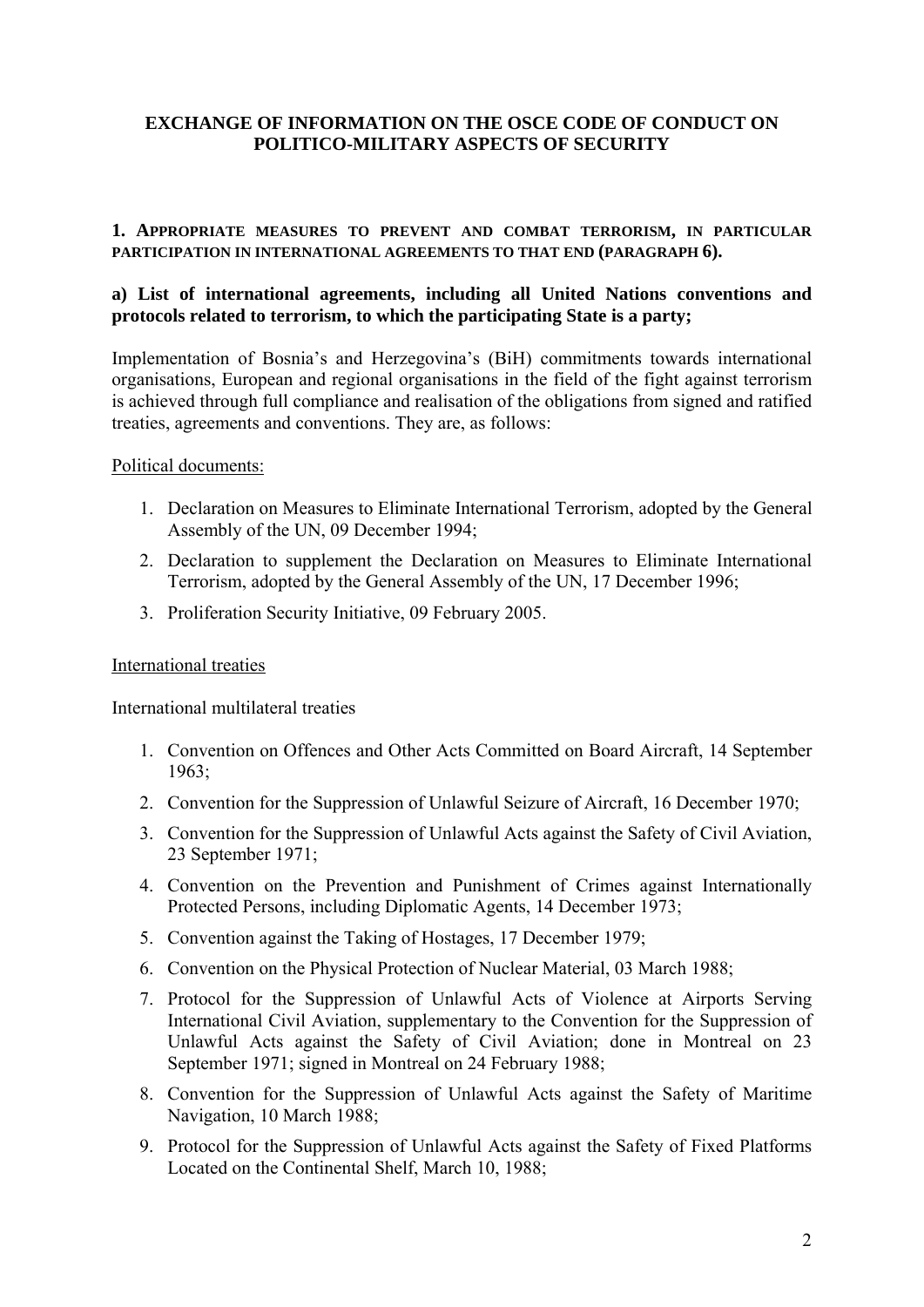- 10. Convention on the Marking of Plastic Explosives for the Purpose of Detection, 01 March 1991;
- 11. Convention on the Safety of the United Nations and Associated Personnel, 09 December 9;
- 12. International Convention for the Suppression of Terrorist Bombings, 15 December 1997;
- 13. International Convention for the Suppression of the Financing of Terrorism, 09 December 1999;
- 14. UN Convention Against Transnational Organized Crime (UNTOC), 15 November  $2000$
- 15. Protocol to Prevent, Suppress and Punish Trafficking in Persons, Especially Women and Children, supplementing the UN Convention against Translational Organized Crime, 15 November 2000;
- 16. Protocol Against Smuggling of Migrants by Land, Sea and Air, supplementing the UN Convention against Transnational Organized Crime, 15 November 2000;
- 17. UN Palermo Convention against Translational Organized Crime, 28 September 2003;
- 18. UN Convention against Corruption (UNCAC), 09 December 2003;
- 19. Agreement between BiH and the European Union on Security Procedures for Exchange of Classified Information, signed on 05 October 2004;
- 20. SECI Convention on Police Cooperation in South-East Europe, signed on 05 May 2006.

Resolutions by the UN Security Council:

- 1. Security Council Resolution 1189; 13,August 1998;
- 2. Security Council Resolution -1267; 05, October1999;
- 3. Security Council Resolution -1269; 19,October 1999;
- 4. Security Council Resolution -1325; 30, October 2000;
- 5. Security Council Resolution -1333; 19,December 2000;
- 6. Security Council Resolution -1373; 28, September 2001;
- 7. Security Council Resolution -1390; 28 January, 2002;
- 8. Security Council Resolution **-**1452; 20, December 2002;
- 9. Security Council Resolution -1455; 17 January, 2003;
- 10. Security Council Resolution -1456; 20 January, 2003;
- 11. Security Council Resolution -1526; 30, January 2004;
- 12. Security Council Resolution -1540; 28, April 2004;
- 13. Security Council Resolution -1566; 08, October 2004;
- 14. Security Council Resolution -1617; 29, July 2005;
- 15. Security Council Resolution -1624; 14September, 2005.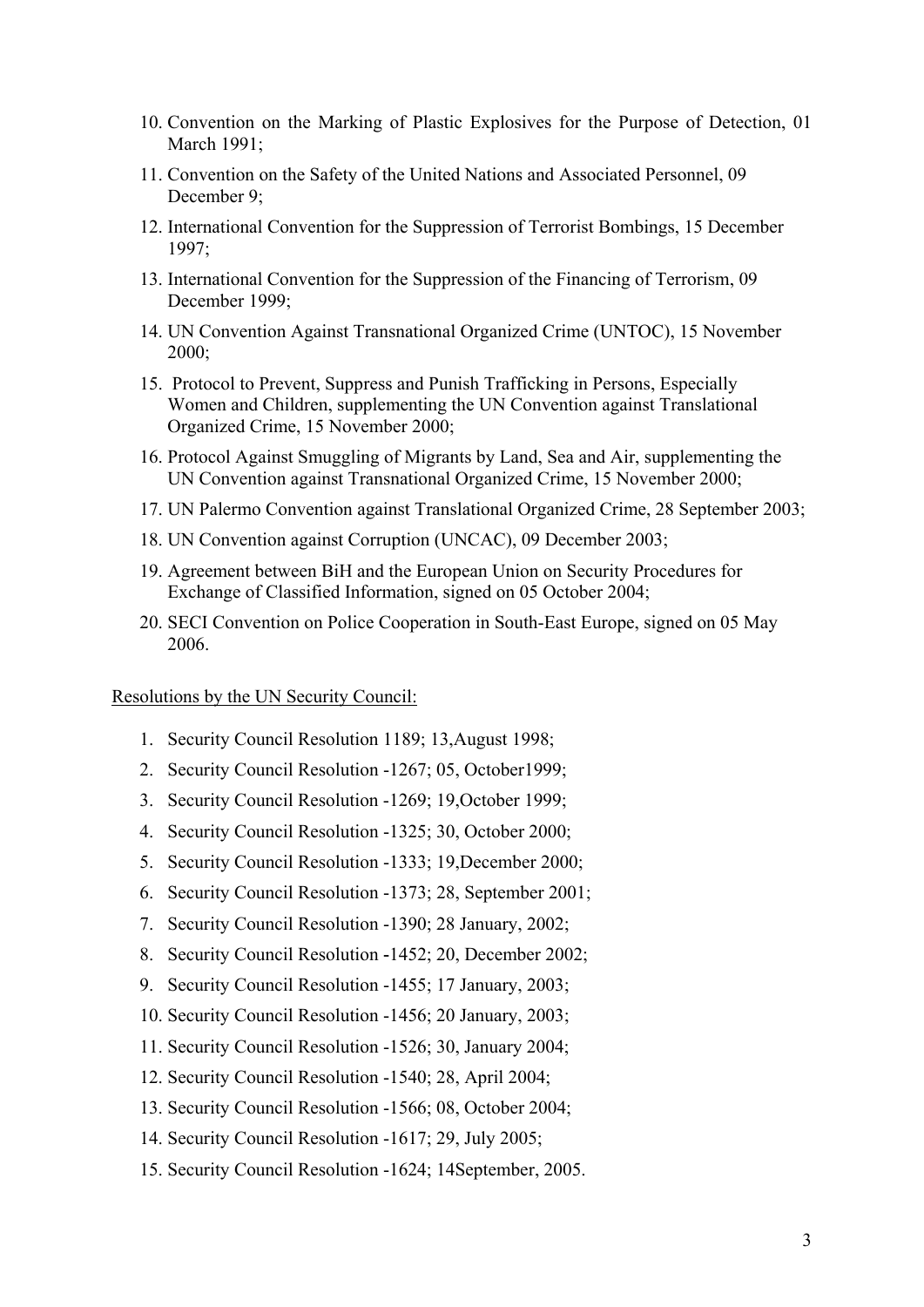BiH is actively working on the implementation of all UN resolutions, especially 1267 and 1373. The implementation of UNSCR 1267 is ensured through the Law on Implementation of Restrictive Measures. Since 2001, BiH submitted five reports on the implementation of UNSCR 1373 to the UN Counter-Terrorism Committee (UN CTC).

The UN Counter-Terrorism Executive Directorate (UN CTED) visited BiH in November 2007 to directly observe the status of implementing the UNSCR 1373.

### **b) Accession and participation in other multilateral and bilateral agreements or measures undertaken to prevent and combat terrorist activities;**

Regional multilateral treaties:

- 1. European Convention on the Suppression of Terrorism, 27 January 1977;
- 2. Protocol amending the European Convention on the Suppression of Terrorism, 27 January 2005;
- 3. Agreement on Cooperation to Prevent and Combat Trans-border Crime with the Charter of Organisation and Operation of the South-East European Cooperative Initiative Regional Centre SECI for Combating Trans-border Crime, 16 May 1999.

European Conventions on the combat against terrorism signed and ratified by BiH:

| Council of Europe Convention-BiH                                  | Signed     | Ratified   |
|-------------------------------------------------------------------|------------|------------|
| European Convention on the Suppression of Terrorism (ETS 90)      | 17/03/2003 | 03/10/2003 |
| <b>Additional Protocol (ETS 190)</b>                              | 04/02/2005 |            |
| European Convention on Extradition (ETS 24)                       | 30/04/2004 | 25/04/2005 |
| First Additional Protocol (ETS 86)                                | 30/04/2004 | 25/04/2005 |
| Second Additional Protocol (ETS 98)                               | 30/04/2004 | 25/04/2005 |
| European Convention on Mutual Assistance in Criminal Matters      | 30/04/2004 | 25/04/2005 |
| (ETS 30)                                                          |            |            |
| First Additional Protocol (ETS 99)                                |            |            |
| Second Additional Protocol (ETS 182)                              | 17/05/06   | 07/11/2007 |
| European Convention on the Transfer Proceedings in Criminal       | 30/04/2004 | 25/04/2005 |
| Matters (ETS 73)                                                  |            |            |
| European Convention on Compensation of Victims of Violent         | 30/04/2004 | 25/04/2005 |
| Crimes (ETS 116)                                                  |            |            |
| Convention on Laundering, Search, Seizure and Confiscation of the | 30/03/2004 | 30/03/2004 |
| Proceeds from Crime (ETS 141)                                     |            |            |
| Convention on Cyber Crime (ETS 185)                               | 09/02/2005 | 19/05/2006 |
| Additional Protocol Concerning the Criminalisation of Acts of a   | 09/02/2005 |            |
| Racist and Xenophobic Nature Committed through Computer           |            |            |
| Systems (ETS 189)                                                 |            |            |
| European Convention on the Prevention of Terrorism (ETS 196)      | 19/01/2006 |            |
| Council of Europe Convention on Laundering, Search, Seizure and   | 19/01/2006 | 11/01/2008 |
| Confiscation of the Proceeds from Crime and on the Financing of   |            |            |
| Terrorism (ETS 198)                                               |            |            |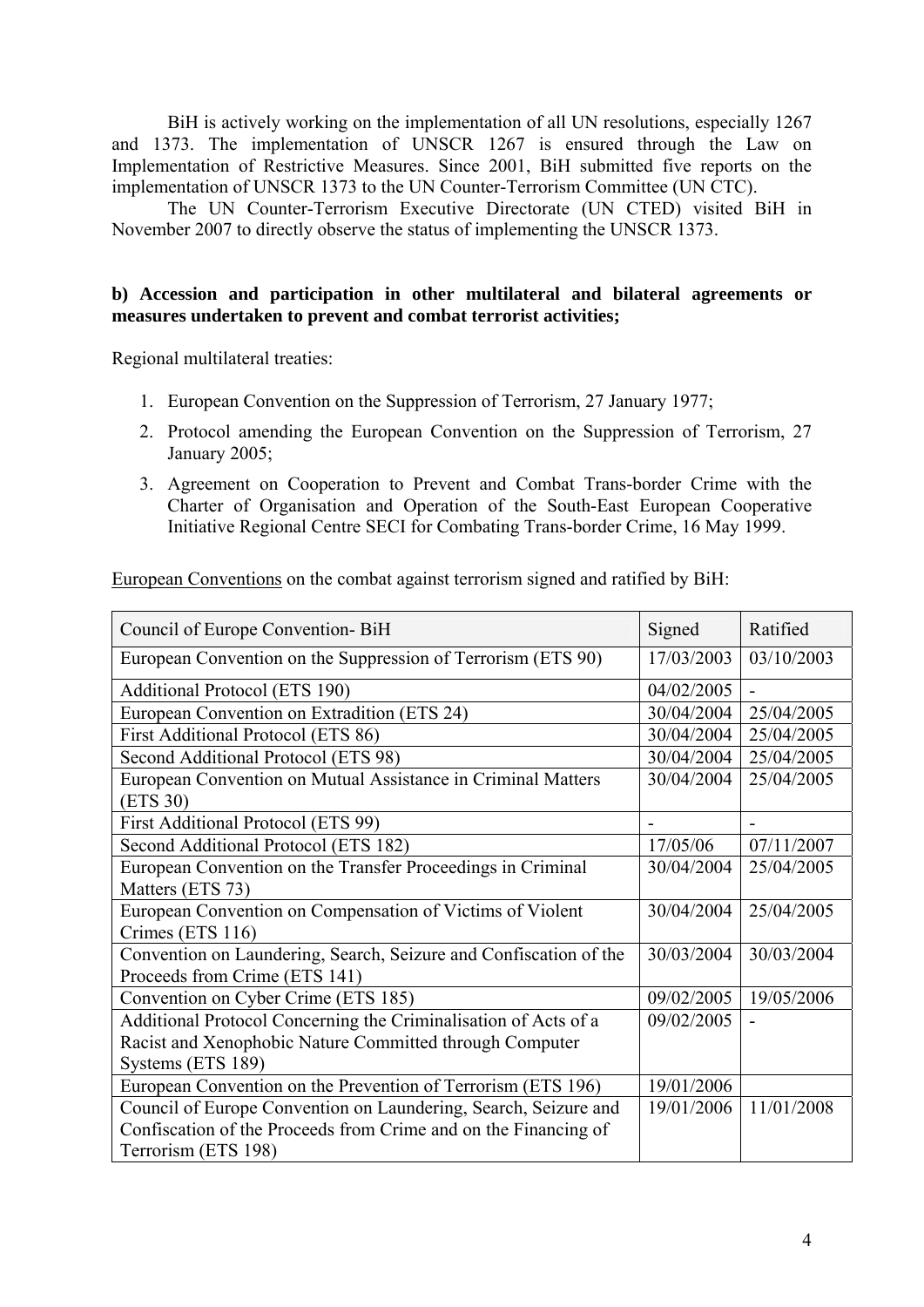BiH, on 25 November 2005, began the negotiations on signing the Agreement on Stabilisation and Accession with the European Union. In addition, BiH is obliged to harmonize its legislation with the EU procedures and standards, especially in the field of judiciary and internal affairs. The Stabilisation and Accession Agreement between BiH and the European Union was initialled on 04 December 2007.

BiH signed the Agreement on the Exchange of Security Data with the European Union (Agreement signed in 2004).

In addition, the Security Agreement with NATO was signed on 16 March 2007.

The bilateral agreements that define the issue of police co-operation between Bosnia and Herzegovina (BiH) and other states are as follows:

- 1. Agreement between the Council of Ministers of BiH and Government of the Republic of Hungary on co-operation on the issues of the combat against terrorism, trade of narcotics and organized crime, signed in Budapest, Hungary on 21 April 1996 entered into force on 26 February 2007;
- 2. Agreement on co-operation in the combat against international terrorism, illegal trade of narcotics and pschychotropic substances, and organized crime between the Council of Ministers of BiH and the Government of the Republic of Turkey, signed in Ankara, Turkey on 21 June 2000 (ratified by the BiH Presidency on 05 April 2002).
- 3. Agreement on Co-operation between the Council of Ministers of BiH and the Government of the Republic of Italy in the field of the combat against organized crime, developed and signed in 2002, entered into force on 26 October 2007.
- 4. Contract between the Council of Ministers of BiH and the Government of the Republic of Croatia on co-operation in the combat against terrorism, smuggling and abuse of drugs, and combat against organized crime, developed and signed in 2002;
- 5. Co-operation Agreement between the Ministry of Security of BiH and the Ministry of Internal Affairs of the Russian Federation, signed in September 2004;
- 6. Agreement on Police Co-operation between the Council of Ministers of BiH and the Republic of Greece, signed in March 2006.
- 7. Agreement on Police Co-operation between the Council of Ministers of BiH and the Republic of Austria, signed on 5 May 2006, entered into force on 01 September 2007.
- 8. Agreement on Police Co-operation between the Council of Ministers of BiH and the Islamic Republic of Iran, signed in 2005.
- 9. Agreement on Police Co-operation between the Council of Ministers of BiH and Switzerland, signed 25 April 2007.
- 10. Agreement on Police Co-operation between the Council of Ministers of BiH and the Republic of Slovakia, initiated in 2006.
- 11. Strategic agreement between the Council of Ministers of BiH and the Office of the European Police (EUROPOL), signed on 26 January 2007 (the Agreement was submitted to the BiH Ministry of Foreign Affairs for initiating the ratification procedure);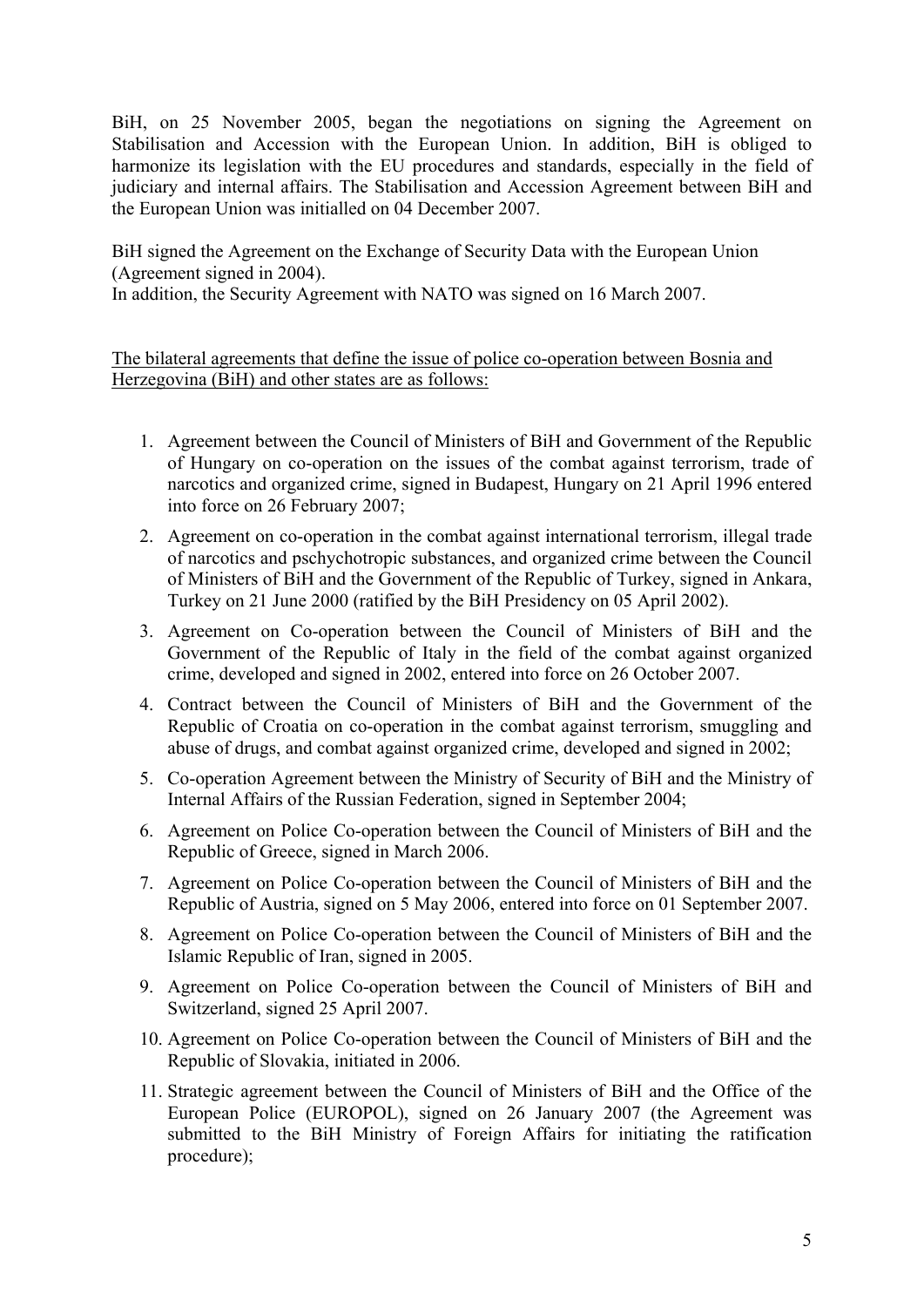- 12. Agreement between the Council of Ministers of BiH and the North-Atlantic Treaty Organization (NATO) on security of information, signed on 16 March 2007;
- 13. Agreement between the Council of Ministers of BiH and the Government of the Republic of Croatia on Co-operation and Monitoring of the State Border (signed on 29 March 2007);
- 14. Agreement between the Council of Ministers of BiH and the Government of the Republic of Romania on Police Co-operation in Bucharest, signed 04 June 2007;
- 15. Protocol on Implementation between the BiH Ministry of Security and the Government of the Republic of Romania Ministry of Internal Affairs and Administrative Reform, signed in Buchares on 06 July, 2007;
- 16. Agreement between the BiH Council of Ministers and the Government of the Republic of Romania on Readmission of their citizens and foreigners, signed in Bucharest on 10 October 2005;
- 17. Agreement between the Council of Ministers of BiH and the Government of the Republic of Bulgaria on Police Co-operation in Pleven, signed on 20 September 2007;
- 18. Agreement between the Council of Ministers of BiH and the Government of Montenegro on Police Co-operation in Becici, signed on 07 September 2007;
- 19. Agreement between the Council of Ministers of BiH and the European Union on Readmission; Agreement ratified and shall enter into force on 01 January 2008;
- 20. Agreement between the BiH Council of Ministers and the European Union on Benefits for Visas; Agreement ratified and shall enter into force on 01 January 2008;

New agreements exist that are currently in official procedures.

### **c) National measures, to include pertinent legislation, taken to implement the international agreements, conventions and protocols cited above;**

For the purpose of full harmonisation of the BiH Criminal Code with the international instruments and standards, the Council of Ministers of BiH formed the working group tasked to develop the draft amendments to the BiH Criminal Code in the part referring to terrorism. The Working Group completed the task in the fall of 2007 and, through the BiH Ministry of Security, submitted the Draft Amendments to the BiH Criminal Code to the BiH Ministry of Justice. The BiH Ministry of Justice shall then submit the Draft Amendments for the adoption procedure. We would like to note that the aforementioned proposals were developed in cooperation with the experts from the UN Office on Drugs and Crime Terrorism Prevention Branch (UNODC-TPB) and the Council of Europe.

The regulations dealing with the issues of the combat against terrorism and funding of terrorist organisations are, as follows:

- 1. Criminal Procedure Code of BiH (BiH Official Gazette, number 3/03, 32/03, 36/03);
- 2. Criminal Code of BiH (BiH Official Gazette, number 3/03, 32/03, 37/03);
- 3. Law on Prevention of Money Laundering (BiH Official Gazette, number 29/04);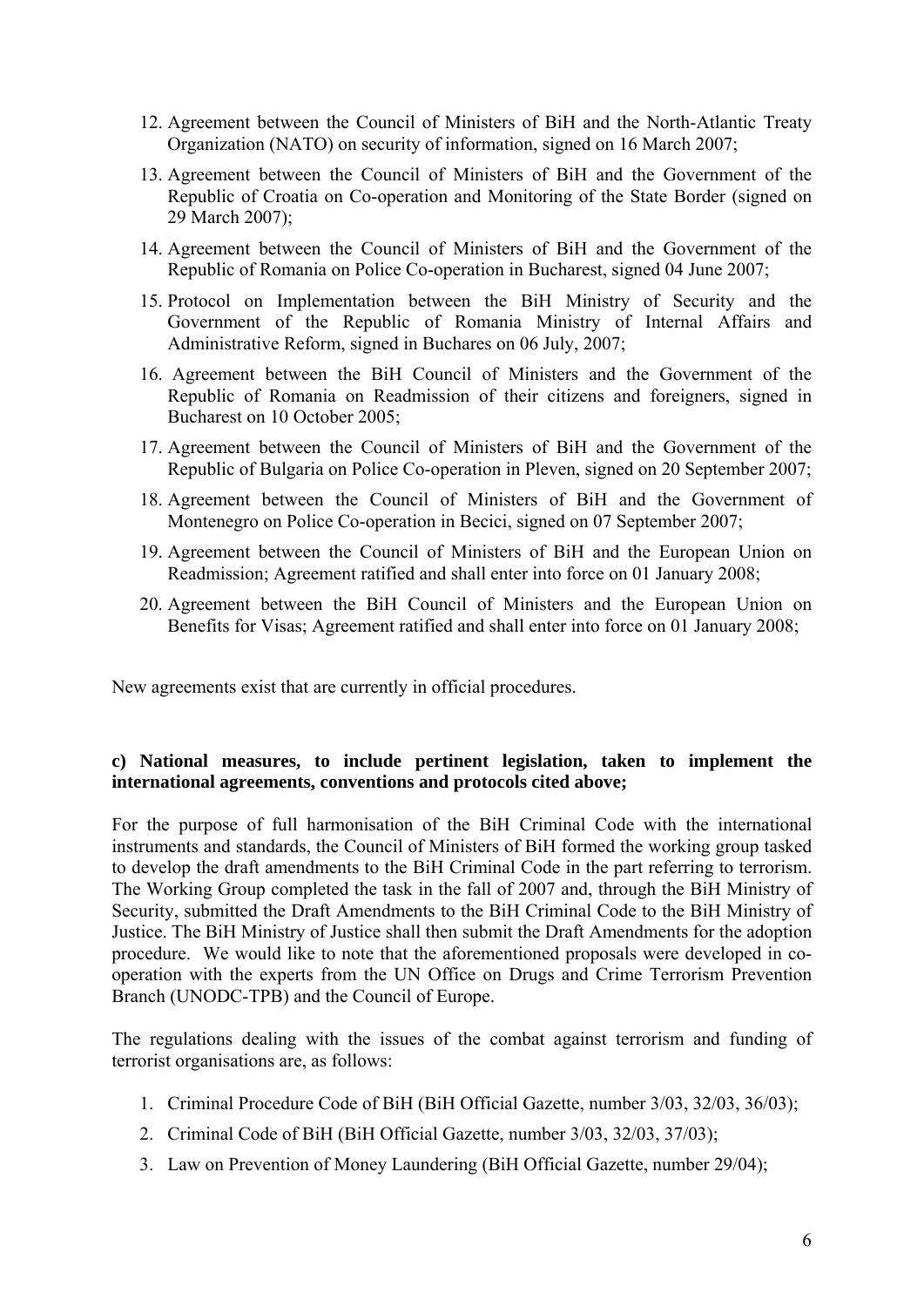- 4. Law on State Protection and Investigation Agency SIPA (BiH Official Gazette, number 27/04);
- 5. Book of Rules on Data, Information, Documentation, Methods of Identification and minimum other indicators required for efficient implementation of the provisions of the Law on Prevention of Money Laundering (BiH Official Gazette, number 27/05).

**The Prosecutor's Office of BiH** is responsible for investigations and prosecution of crimes under the Criminal Procedure Code of BiH. The Decision of the Council of Ministers of BiH dated 19 February 2004, established a Task Force for combating terrorism and strengthening capacities for anti-terrorism struggles, which operates under the leadership of the BH Prosecutor, who is the official team leader.

The Prosecutor's Office of BiH is responsible for the investigation and prosecution of criminal acts pursuant to the Criminal Procedure Code of BiH (Official Gazette of BiH, number 3/03) with respect for the human rights and freedoms arising from numerous international documents, particularly the European Convention on the Protection of Human Rights and Fundamental Freedoms (ECHR) that was ratified by BiH and integrated in its **Constitution** 

While reforming its criminal legislation in 2003, BiH paid special attention to the criminal offences related to terrorism. The Court of BiH is responsible for the criminal offences defined by the Criminal Code of BiH and other laws of BiH.

The act of terrorism itself and financing of terrorist activities are criminalised. The territorial principle is applied in the criminal legislation of BiH (person who perpetrates a criminal offence in the territory of BiH regardless of the perpetrator's citizenship). Also, it is supplemented with another two principles: the principle of a ship's flag and the principle of aircraft registration.

**The Entity Criminal Codes** (the Criminal Code of the Federation and the Criminal Code of the Republika Srpska) and the Criminal Code of Brcko District criminalise the above mentioned offences almost identically; the only difference is in the subject of the legal protection on State, entity or district level.

In accordance with the Law on Ministries and Other Bodies of Administration of BiH (Official Gazette of BiH, number 5/03) the BiH Ministry of Security is the lead institution directly involved in the implementation of commitments in terms of undertaking concrete measures and procedures for the prevention and discovery of perpetrators of criminal acts of terrorism. The Ministry of Security is responsible for:

- 1. Protection of international borders, domestic border crossings and traffic regulation at BiH border crossings;
- 2. Prevention and tracing of perpetrators of criminal offences of terrorism, drug trafficking, counterfeiting of domestic and foreign currencies and trafficking in persons, and of other criminal offences with an international or inter-Entity element;
- 3. International co-operation in all areas within the remit of the Ministry;
- 4. Protection of persons and facilities;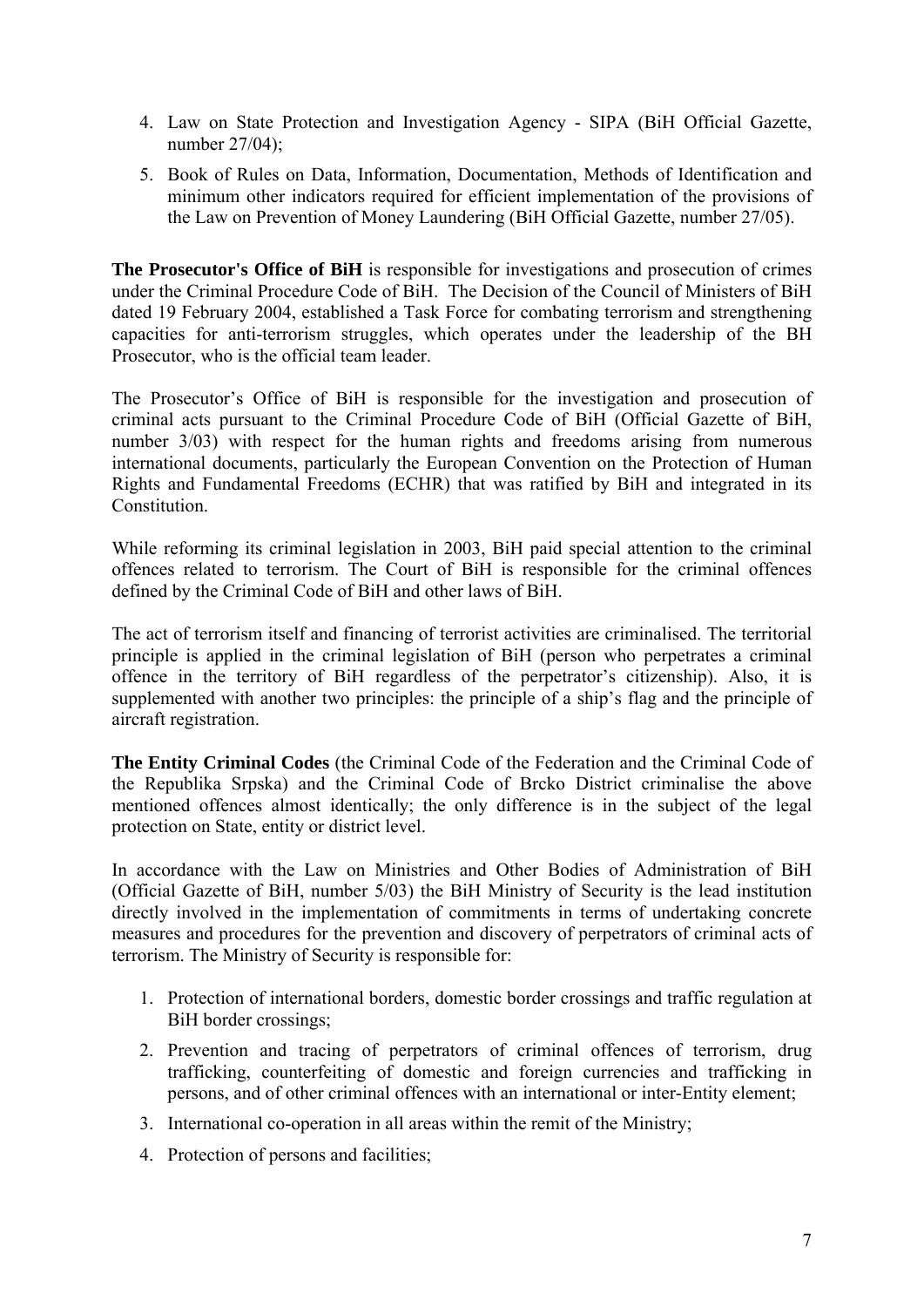- 5. Collection and use of data relevant for the security of BiH;
- 6. The organisation and harmonisation of the activities of the Entity Ministries of Internal Affairs, the District of Brcko and of the State in accomplishing the tasks of security in the interest of BiH;
- 7. Meeting of international obligations and co-operation in: the carrying out of civil defence activities; the coordination of activities of the Entity civil defence services within BiH; the harmonisation of their plans in the event of natural or other disasters afflicting BiH and the adoption of protection and rescue plans and programmes;
- 8. Implementing BiH immigration and asylum policy and regulating procedures concerning the movement and stay of aliens in BiH.

Administrative organizations within this Ministry include

- **the State Border Police (SBP) and**
- **the State Investigation and Protection Agency (SIPA).**

Their rights, duties and operational autonomy are regulated by separate laws. This is also the case with the Office for Co-operation within Interpol, an autonomous service whose rights and duties shall be regulated by separate regulations.

**The Anti-Terrorism Department** monitors the implementation of international conventions and executes international cooperation. It works on drafting new legal provisions concerning anti-terrorism combat and also monitors the timeliness and efficiency of implementing legal regulations concerning: the suppression of terrorism; the suppression of activities of arms smugglers that supply terrorists, including nuclear and chemical and biological weapons; as well as the suppression of groups that fund or support terrorists and those indicated to be linked to other forms of organized crime.

It also cooperates with other Ministry subordinate agencies that work on terrorism issues, as well as with other institutions and corresponding international organizations. It is in charge of projects and initiatives in the field of prevention and repression of these phenomena.

**The State Investigation and Protection Agency (SIPA)** - Financial Intelligence Unit (FIU) collects, receives, analyzes, investigates and forwards to BH Prosecutor's Office the information and data in accordance with the Law on Prevention of Money Laundering and Funding Terrorism. It also executes international cooperation in the field of combating terrorist funding and offers expert assistance to the Prosecutor's Office.

**The SIPA Criminal Investigation Department** provides operational assistance to the FIU; it discovers and investigates crimes of terrorism, finds and apprehends perpetrators and collects intelligence and information on crimes. It also monitors and analyzes the security situation. Antiterrorism Unit is part of this department.

**The SIPA Witness Protection Department** implements the protection of witnesses in accordance with laws and regulations of BiH in this field.

**The Special Support Unit** provides assistance to the FIU and other departments by ensuring the availability of additional police tactics, equipment and staff, when stronger security measures are called for. It performs the most complex and most demanding tactical and operational police actions.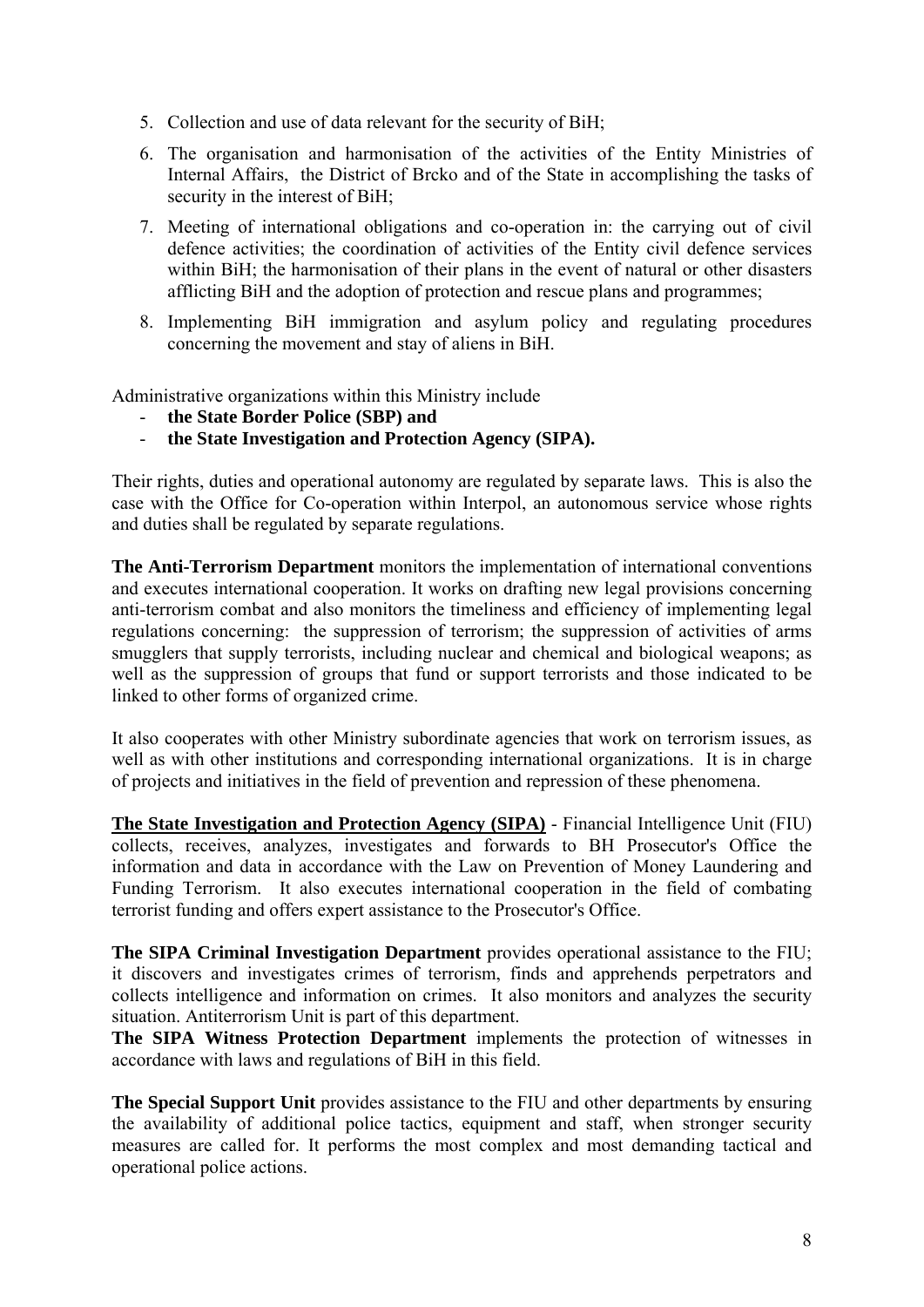**The Intelligence Security Agency of BiH (OSA)** is responsible for collecting and analyzing intelligence related to security threats to BiH, both within and outside of the country and including domestic and international terrorism.

**The Border Police of BiH (BP)** supervises and controls State border; implements the Law on Movement and Stay of Aliens and Asylum; prevents, detects and investigates crimes referred to in the BiH criminal code, especially those directed against the security of BiH and its State borders. The BP contains two subordinate bodies called the Central Investigative Office and Specialized Units.

Within its jurisdiction, the **Interpol National Central Bureau (NCB) Sarajevo** undertakes a number of activities with the view to realizing efficient cooperation and exchange of information between law enforcement agencies in BiH and corresponding agencies in other countries, namely members of the Interpol. Upon the initiative of the Interpol's Secretary General, a special database was created on persons suspected of terrorist activities, for which Interpol has issued warrants.

There is also the liaison officer with the Interpol NCB Sarajevo, who cooperates directly with the Fusion Task Force. The Interpol NCB Sarajevo is also linked electronically with the SIPA, which enables a quick delivery of all relevant data.

The Service for Foreigners' Affairs is an administrative organization within the BiH Ministry of Security with operational independence. According to the provisions of the Book of Rules on Internal Organizations of the Service, 16 field centres are distributed throughout BiH, with the immigration centre for foreign citizens. The jurisdiction of the Service for Foreigners' Affairs includes administrative and inspection tasks defined by the Law on Movement and Residence of Foreigners and Asylum.

Currently there is no central coordinating body for anti-terrorism combat between BiH institutions and agencies. Cooperation is conducted through the Anti-Terrorism Strike Force that was established by the Decision of the Council of Ministers of BiH during its  $105<sup>th</sup>$ session on January 26, 2006. Such cooperation is also conducted through direct communication between the agencies in accordance with laws and signed memorandums of understanding.

Based on the Decision by the Council of Ministers of BiH, the State Commission for Revision of Decision on Naturalization of Foreign Citizens was established on 16 February 2006. It is composed of nine members, including six national and three international representatives. During its 2-year mandate, the Commission checked the citizenships issued to the individuals with origins outside of the former Yugoslavia. 1,255 cases were processed. In accordance with the Decisions of the Commission; 661 citizenships that were issued since 06 April 1992 were revoked, mainly for the individuals of the Afro-Asian origin. The Commission mandate expired in mid-February 2008.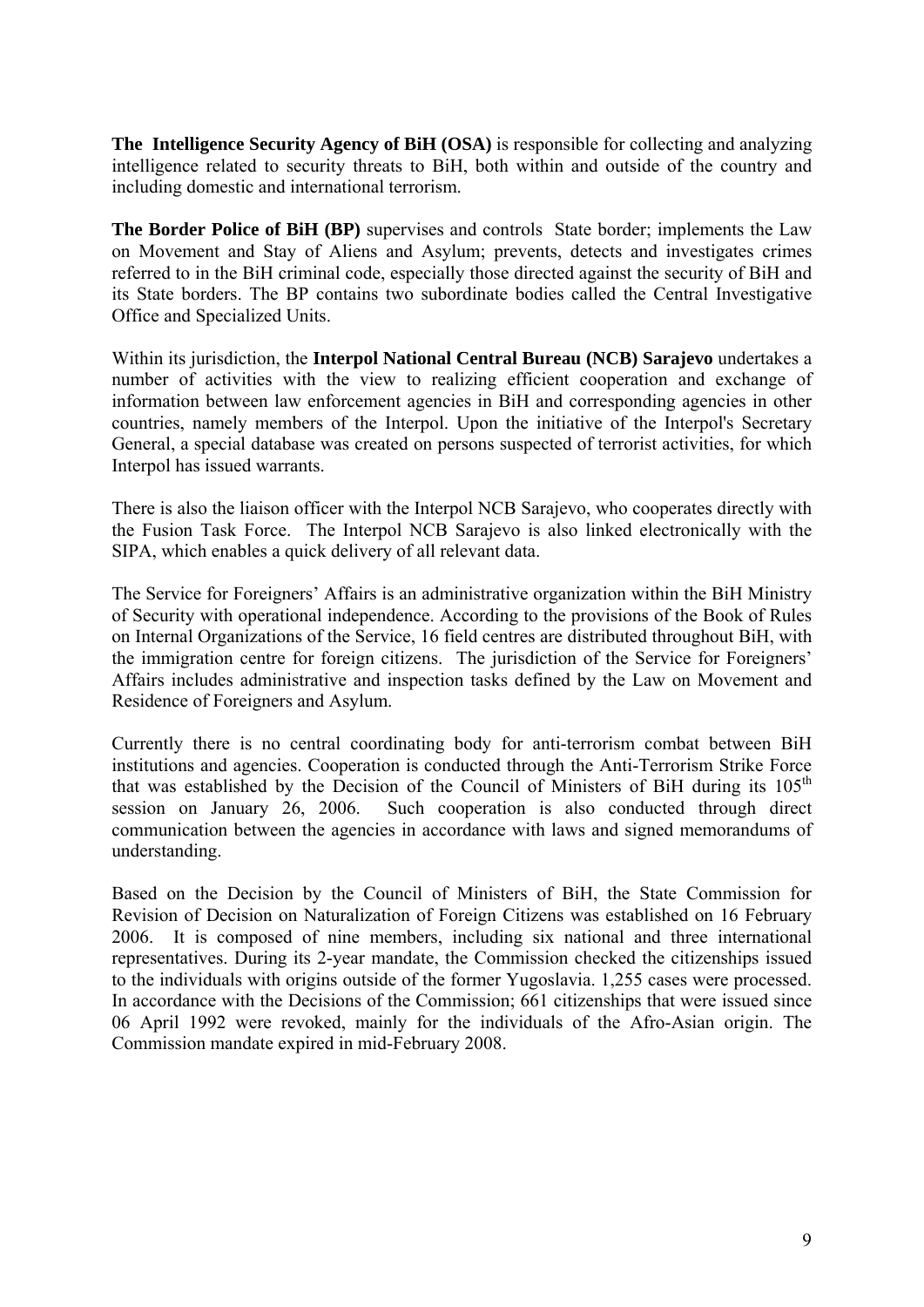## **d) Information on national efforts to prevent and combat terrorism, including appropriate information on legislation beyond United Nations conventions and protocols (e. g., pertaining to financing of terrorist groups);**

In June 2006, the BiH council of Ministers adopted the **BiH Strategy for the Fight Against Terrorism.** This document defines the long-term BiH strategy and activities to prevent and combat terrorism and calls for the establishment of mechanisms that protect against terrorism in the following manner:

- 1. Enable all State capacities for the combat against terrorism as well as combat against the support to terrorism by noticing and removing the weaknesses in the political, legislative and institutional sphere;
- 2. Prevent countries, organisations, the non-governmental sector and businessmen from financing terrorism, or providing support for terrorism in any form and through various forms of illegal actions;
- 3. Discover and prevent groups that chose terrorism as their basic tactics for achieving their goals;
- 4. Discover and prevent support for, encouragement and approval of, as well as silent toleration of terrorist activities, which are motivated by extremism and intolerance and prevent subversive activities of terrorists and their assistants through the BiH institutions, non-governmental organizations, religious and educational organizations;
- 5. For the purpose of gaining wide public support, conduct anti-terrorist media campaign and accordingly inform the public on the Strategy objectives. Also, without damaging the implementation of Strategy, inform the public about terrorists' activities, their morals and their religious and financial mentors.
- 6. Implement the Strategy in a manner that shall not lead to a violation of fundamental human rights and freedoms guaranteed by the international conventions and legislation.

In addition, BiH adopted the Law on Implementation of Temporary Measures for Efficient Implementation of the Mandate of International Criminal Tribunal for Former Yugoslavia and Other International Restrictive Measures (Official Gazette of BiH, number 25/06). This law has two objectives. First, to implement international restrictive measures applied against states, international organizations, territorial units, movements of individuals and legal entities, and other subjects covered by international restrictive measures, to include: arms embargos; full or partial restriction of imports or exports; border crossing restrictions; financial restrictions and other measures in accordance with international law. The second objective is the implementation of temporary measures against persons indicted by the ICTY and their collaborators.

The Law on Import and Export of Weapons and Military Equipment and Control of Import and Export of Dual Use Items (Official Gazette of BiH, number 05/03, 33/03 and 14/05) was adopted in 2003 and amended in July 2005. This Law prohibits illegal trade of weapons and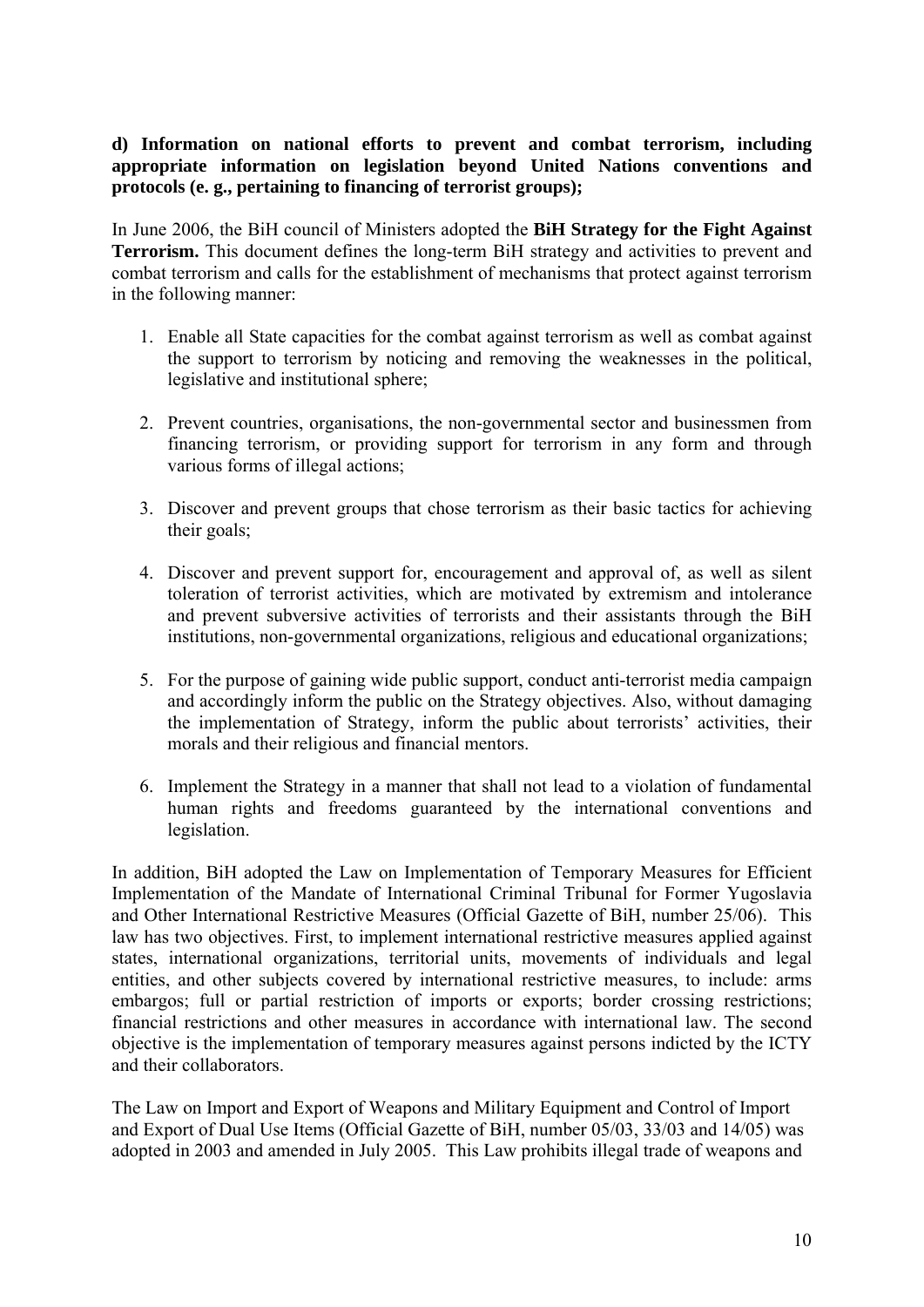military equipment and aims to eliminate the possibility for their procurement by terrorist organizations or individuals.

The Law defines national procedures on the transfers of conventional weapons and military equipment, explains the roles of the Ministry of Foreign Trade and Economic Relations, Ministry of Foreign Affairs, Ministry of Security and Ministry of Defence, as well as that of the manufacturers of weapons and military equipment, or institutions importing or exporting weapons and military equipment.

The BiH Law on Testing, Stamping and Marking Hand Fired Arms and Ammunition was adopted 2003 (Official Gazette of BiH, number: 21).

The following are draft laws that are in the State level process:

- 1. Law on Weapons and Ammunition;
- 2. Law on Transport of Dangerous Goods in BiH;
- 3. Law on Control of Movement of Weapons and Military Equipment in BiH.

The Law on Weapons and Ammunition was adopted by the Republika Srpska and Brcko District and is published in the BiH Official Gazette 01-1277/07, 17 July 2007.

In addition, the Armed Forces of BiH, by its correct approach to the property, equipment and armaments, contributes to preventing them from being obtained by individuals and groups that may use them for the purpose of terrorism.

In accordance with the conclusions from the United Nations Programme for Prevention, the Combat and Elimination of Illegal Trade with Small Arms and Light Weapons (SALW) in all Aspects, and the Regional Implementation Plan for the Combat Against the Proliferation of SALW of the South-East Europe Stability Pact, the State-level SALW Co-ordination Committee was established in 2003. Further, upon the proposal by the National SALW Coordination Board, the BiH Council of Ministers adopted the SALW Strategy and Action Plan for SALW Control in BIH in May 2006.

In July 2004, the Minister of Defence of BiH issued an instruction that defines the deadlines and obligations for meeting the deadlines for prohibiting the trade of SALW that are owned by the Armed Forces of BiH. The Instruction prescribes that all SALW owned by the Armed Forces of BiH, that were not exported before 30 June 2005, according to the precisely defined procedure, shall be subject to destruction.

BiH, as the first country in the region that introduced the moratorium on the export of SALW, fully contributes to the stability in the region by eliminating the risk that the exported equipment could end up in the possession of non-democratic regimes, or regimes that do not respect human rights or international terrorist groups.

In early 2007, the Ministry of Defence of BiH, with the UNDP BiH, developed and signed a document under the title Small Arms Control and Reduction Project in BiH (SACBiH )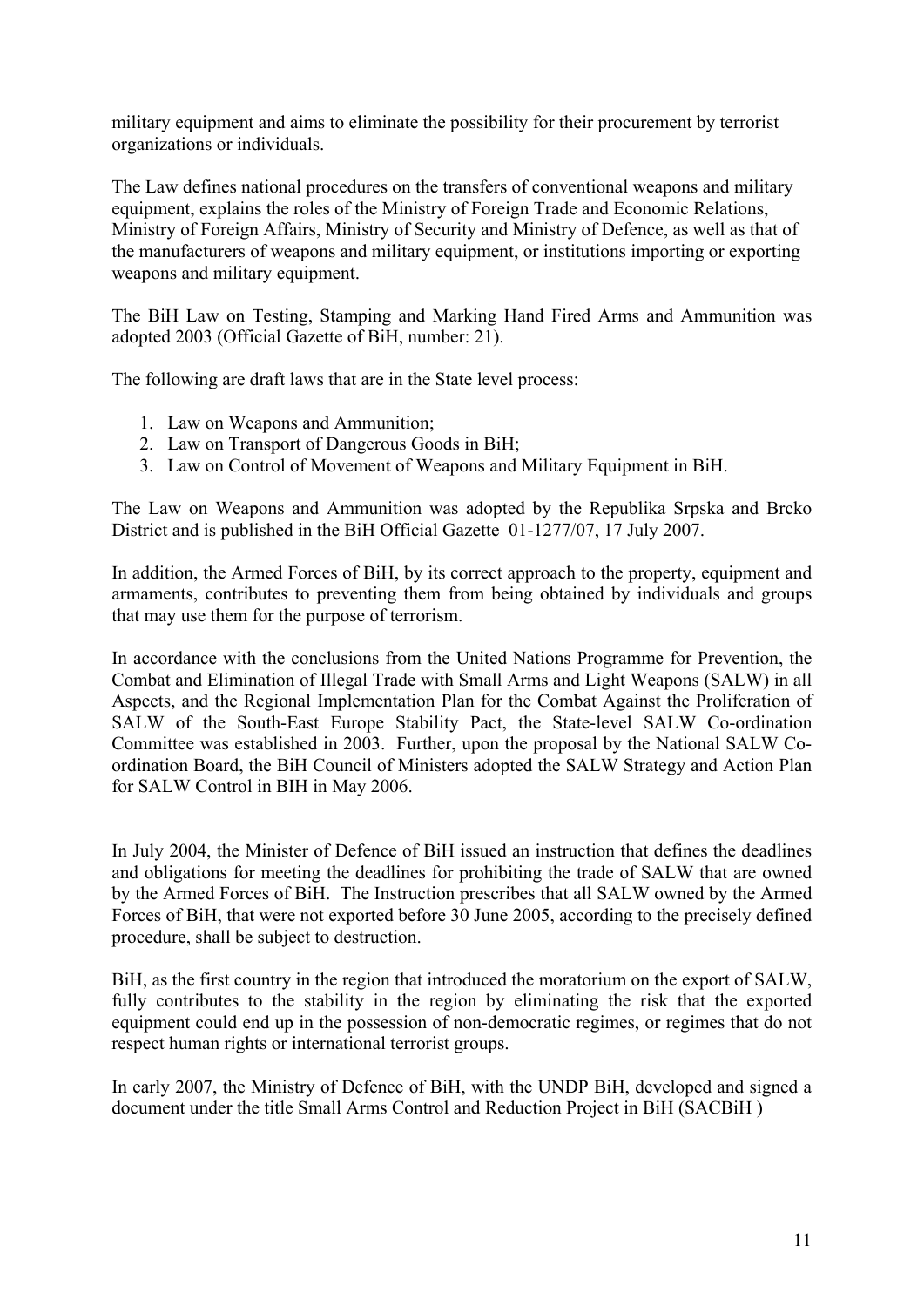The SACBiH is implemented with the partnership of BiH authorities and includes activities intended to reduce the threats to people that are caused by the large and uncontrolled presence of SALW and ammunition in the country.

The Project is based on three components, each targeted toward specific goals; such as:

- 1. Improvement of institutional capabilities for SALW control;
- 2. Destruction of SALW and associated weapon systems;
- 3. Destruction and demilitarization of ammunition.

Within the implementation of the Project on Control and Reduction of Small Arms and Light Weapons in the time period from 2004-2006, the BiH Ministry of Defence destroyed over 90.000 tons of SALW with the assistance of the UNDP Office in BiH. At the beginning of 2007 the BiH Ministry of Defence proclaimed that 5.740 tons of light ammunition were unstable and developed the Plan for disposal of unstable ammunition for the time period from 2007-2008.

With the delaboration and open combustion method in 2007, approximately **2.100 tons** have been destroyed. At the end of 2007, the BiH Armed Forces Inspection Teams and EUFOR Verification Teams began the project "One Hundred Percent Inspection," aimed to inspect every military armament storage site in BiH.

The BiH Council of Ministers signed, in 2007, the Agreement on Basic Principles for Solving the Issues of Immovable and Movable Property with the entity governments, which will continue to serve for the needs of defence.

# **e) Roles and missions of armed and security forces in preventing and combating terrorism**

In the area of defence activities BiH is determined to actively confront terrorism and all other forms of destructive activities in all possible forms.

For the Armed Forces of BiH, the fight against terrorism presents a component of the mission of the Armed Forces, which stipulates "... participation in operations of collective security, peace-support operations and self-defence…". The defence policy of BiH specifies terrorism as one of the main challenges and risks for general and the safety of the state of BiH.

The military doctrine of the BiH Armed Forces specifically highlights that the protection of sovereignty and territorial integrity includes the fight against terrorism. This implies that the BiH Armed Forces takes measures of self-protection, cooperates with other forces within the country, and similar forces of other countries (OSCE participating States, partners in the NATO Partnership for Peace program and NATO members) in the process of detection, follow-up, and counter terrorism measures.

The NATO Coordination Team has been established at the BiH Council of Ministers level, with the purpose to improve the Inter-ministerial activities in BiH.

The Armed Forces of BiH includes a Military-Intelligence Branch that is tasked to work on a timely detection of terrorist activities as well as developing preventive measures, in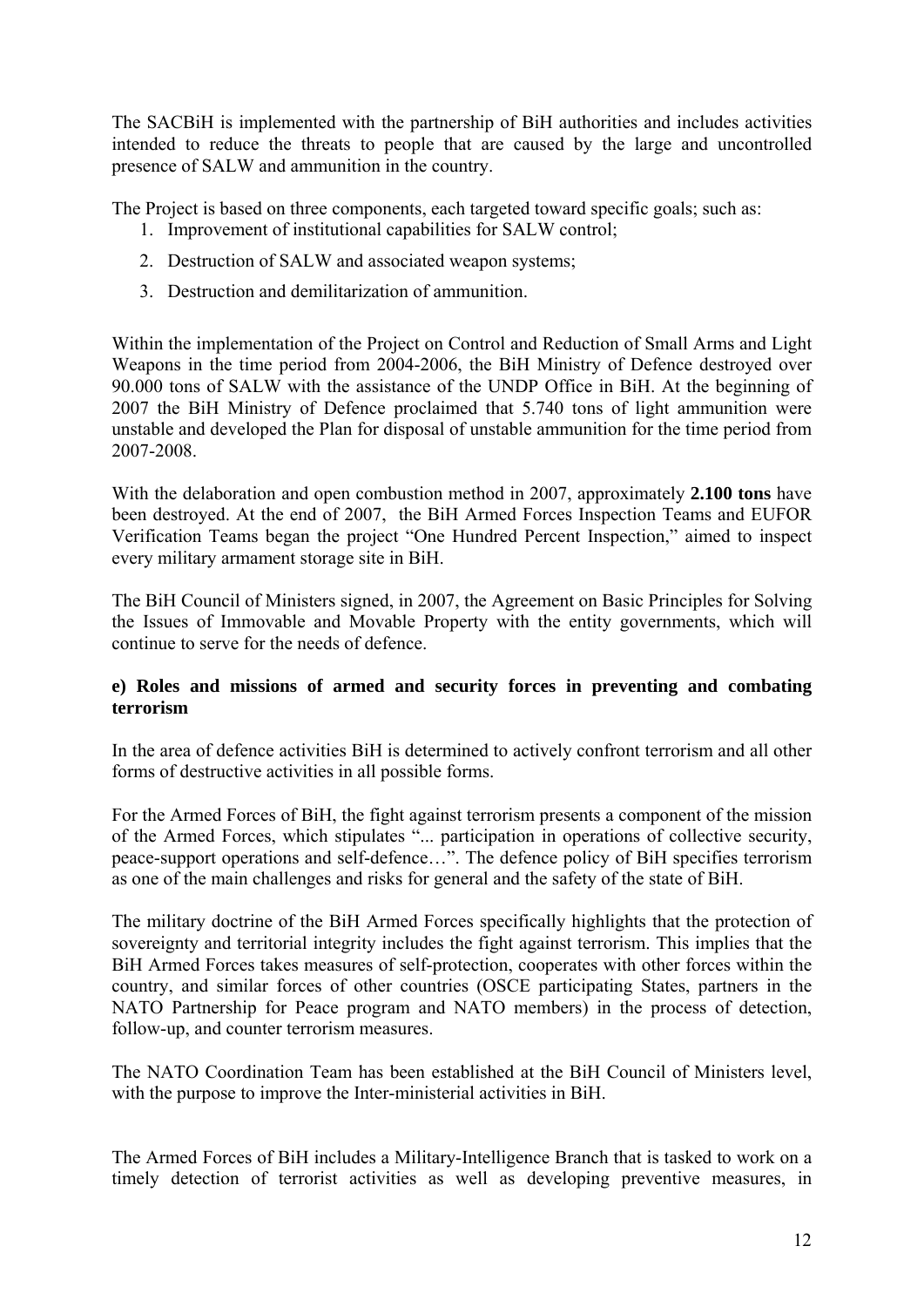coordination with complementary services. In its structure there are no special units that could conduct counter-terrorism activities, but they can be engaged by order of the BiH Presidency for conducting activities to combat terrorism more intensely.

In addition to the BiH AF, the following institutions have the competence in the security domain:

- **1. Intelligence Security Agency of BiH (OSA);**
- **2. State Investigation and Protection Agency (SIPA);**
- **3. Border Police of BiH (BP);**
- **4. INTERPOL;**
- **5. Police forces from Entities (Federation BiH, Republika Srpska and Brcko District.**

These institutions have investigative and repressive capacities to fight against terrorism (investigative elements and special counter terrorism units).

**The Intelligence Security Agency of BiH (OSA)** was formed by the Law on the Intelligence Security Agency of BiH of BiH (Official Gazette of BiH, number 12/04 and 20/04) that clearly regulates the duties and tasks of the Agency, as well as the parliamentary, executive and judicial control thereof.

The OSA is responsible for collecting intelligence information relevant to the threats against the security of BiH; i.e. inside and outside of BiH. It analyses and transfers information to authorized officials and bodies stated in the Law, and also collects intelligence information for the purpose of providing assistance to authorized officials as defined by the laws on criminal procedure in BiH, and other competent bodies in BiH, when necessary for the purpose of preventing threats to the security of BiH.

**The SIPA's Financial-Intelligence Section** was established in accordance with the definition of the Financial Intelligence Section of the Egmont Group. The section is a central, domestic agency responsible for receiving, seeking, analysing, investigating, and addressing entries on financial information to the relevant authorities for the purpose of preventing money laundering and funding terrorist activities.

It receives, collects, documents, analyses, investigates and forwards information, data, and documentation to the prosecutor, in accordance with the Law and other regulations in BiH, which refer to the prevention of money laundering and funding terrorist activities. This Section also generates international cooperation to respond to such activities and provides expert assistance in the financial-intelligence domain.

The competencies of the SIPA Financial-Intelligence Section concerning the prevention, investigation, detecting of money laundering and funding terrorist activities is prescribed by the Law on the State Agency for Investigations and Protection (Official Gazette of BiH, numbers 27/04, 63/04 and 35/05) and the Law on Preventing Money Laundering (Official Gazette of BiH, number 29/04) and other laws.

Its objectives are based on improving the cooperation of the authorities of BiH, the Federation of BiH, Republika Srpska and Brcko District in the area of preventing money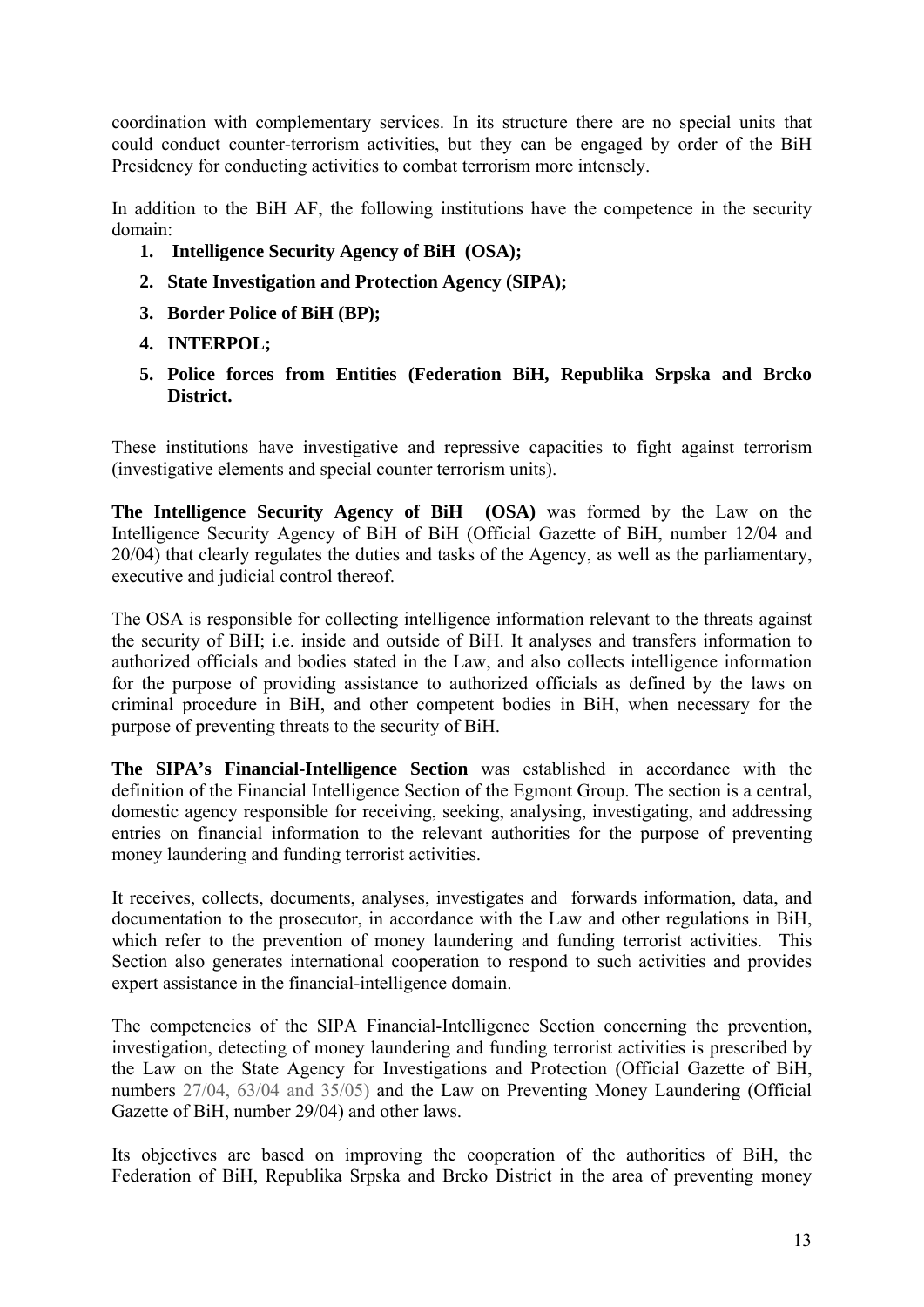laundry and funding terrorist activities as well as for the purpose of improving cooperation and information exchange with the authorities of other countries and international organisations responsible for these matters. It represents the following:

- ¾ Central State Financial Intelligence Unit organized by the police model (SIPA) which receives, collects, records, analyzes, disposes, exchanges and maintains financial information on transactions and clients,
- $\triangleright$  Collects additional information on financial transactions and clients,

¾ Upon the Prosecutor's authorization investigates the financial information and documentation which refers to suspicious transactions,

- $\triangleright$  Participates in drafting the indication list for identification of suspicious transactions,
- $\triangleright$  Temporarily stops the transactions for which it is suspected to represent the money laundry and/or terrorism funding

**The SIPA Section for the Fight Against Terrorism and Illegal Trade** [of nuclear, biological and chemical materials] prevents, detects and investigates acts of terrorism and criminal acts of illegal trade of nuclear material and biological and chemical weapons. It also studies the situation and existing forms of crime in this aspect, analyses the conditions and circumstances of the occurrence of these forms of crime in this area and makes proposals for the prevention, creates necessary working plans, reports, provides information and other studies/analytical material.

**The Task Force for Combating Terrorism and Strengthening of Capabilities for Combating Terrorism** was established in 2004 by the Decision of the BiH Council of Ministers and it works under the leadership of the State Prosecutor of BiH Prosecutor's Office. The mandate of this Task Force is to advance the cooperation and coordination at the highest levels among the State, Entities and Brcko District Police, as well as with other law enforcement bodies (BiH Prosecutor's Office, FBiH Prosecutor's Office, Republika Srpska Prosecutor's Office, SIPA, OSA, Border police, Ministry of Internal Affairs of Republika Srbska, Ministry of Internal Affairs of FBiH, BiH Brcko District Police, Indirect Taxation Administration).

With the establishment of the Task Force for revealing the crimes of terrorism, the combat against terrorism in BiH is reinforced additionally and the Task Force has defined the following guidelines for its work:

- 1. Identification and records of all individuals, groups and legal entities and their formal and informal connections in BiH and abroad, who directly or indirectly represent and/or might represent a terrorist threat to BiH; Following, recording,documenting and analyzing all legal and illegal activities of the identified individuals and/or groups and/or legal entities from the Item 1, at the territory of BiH and abroad;
- 2. Identification, following, recording and analyzing of formal and informal transactions (opening bank accounts; depositing funds; withdrawal of funds; funds transfers from one account to another; currency exchange; issuing and taking bank loans; purchase and sale of stocks at the stock market; use of vaults at the banks; possession and use of other financial instruments and bonds) and all other business activities by individuals and/or legal entities within the territory of BiH, including also the methods of possession, obtaining, exchanging, transfer or use of property in BiH;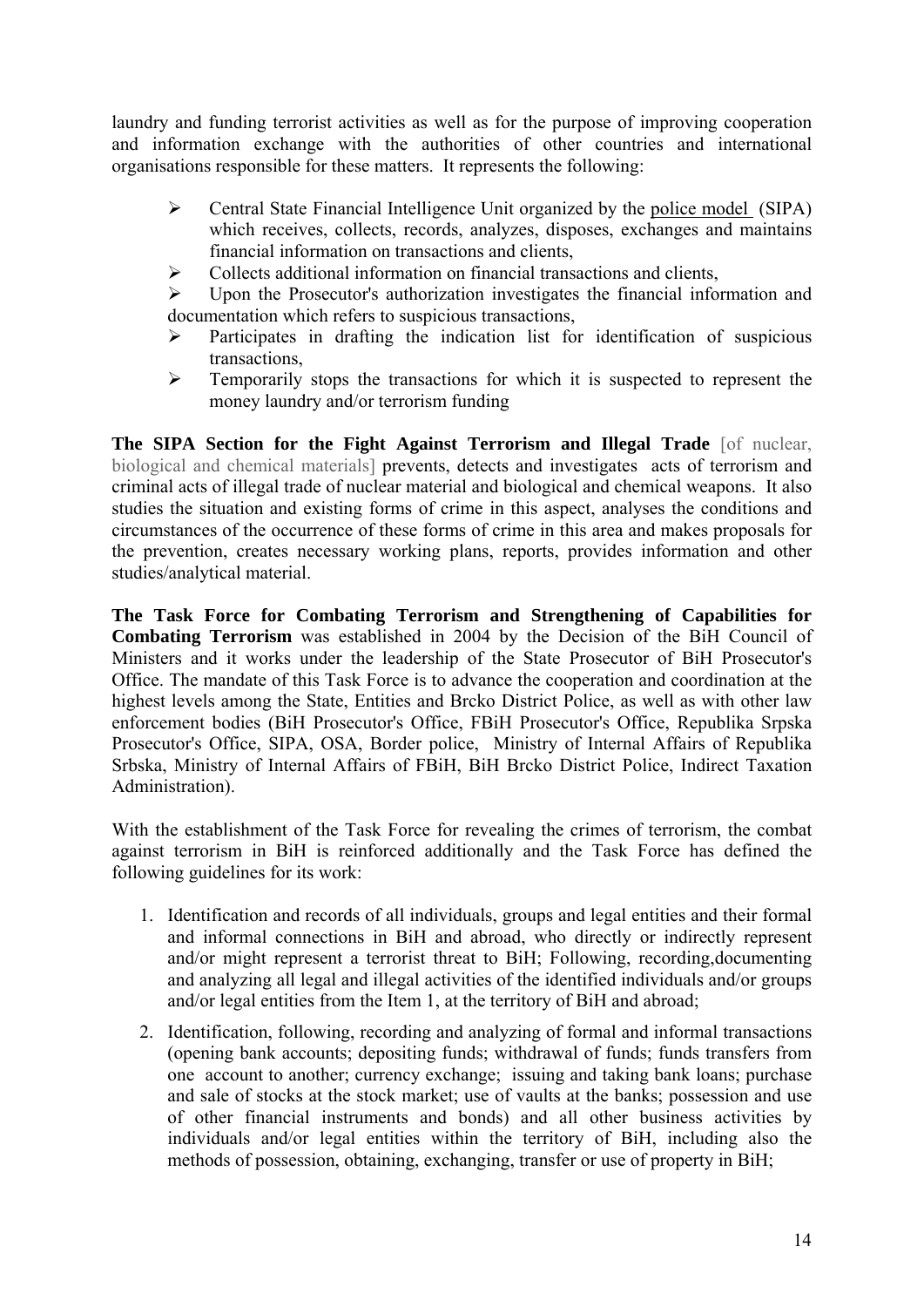- 3. Suggestion of activities of priority of the SIPA Department of Crimes and Investigations and the SIPA Financial Intelligence Section in the combat against terrorism and against terrorism funding;
- 4. The operational criminal intelligence and investigative work on the specific cases of terrorism and terrorism funding, so called high risk cases with the authorized main organizational units of the SIPA;
- 5. Presenting the facts and collected evidences to the prosecutor on preparation and attempt of crimes of terrorism and terrorism funding by an individual and/or group and/or legal entity and proposal of further activities, measures and procedures in accordance with the Law;
- 6. Creating and formulating the daily data update from the Items 1.2.3. within the SIPA Department of Crimes and Investigations and the SIPA Financial Intelligence Section;
- 7. Update, exchange and protect the collected information from the Items 1, 2 and 3 with the collected information of the relevant authorized bodies and agencies in BiH, Entities and abroad;
- 8. Coordination, synchronization and harmonization of the activities from Items 1,2 and 3, within the organizational units of the SIPA with the purpose to eliminate all internal irrationalities and weaknesses as well as with the other executive bodies and agencies of BiH and its entities;
- 9. Proposal for amendments to the legal framework in order to eliminate the obstacles and limitations to the successful and efficient combat against terrorism and terrorism funding and harmonization of these with international standards, resolutions, conventions, recommendations and guidelines.

At the regional level, in the field of security, BiH participates in the activities of South-East Europe Cross border Crime Prevention Centre (SECI). The activities are being performed through the Expert Working Groups that are dealing with the following issues: human trafficking and smuggling; drug trafficking, stolen vehicles trafficking; financial crime; merchandise trafficking; customs fraud; terrorism (small and light weapons, mass destruction weapons and other forms of terrorism) and other forms of cross border crime.

It is important to mention **the Regional Cooperation Council (RCC),** based in Sarajevo. The RCC is the regional organization formed by the South-East Europe Stability Pact transformation process into the regional ownership of the countries of the region. The RCC shall act under the political umbrella of the South-East Europe region countries in the following manner:

- 1. Ensure the political coordination over twenty five different regional initiatives which are developed under the Stability Pact, as well as new regional initiatives which shall be developed
- 2. Ensure the development of the regional cooperation in the South-East Europe in the different areas with the purpose that the countries of the region individully, and as a whole, achieve standards for integration into European and Euro-Atlantic structures, when they will be focused on the development of the regional capacities and larger participation in the ownership (political, human resources, material, financial, etc.)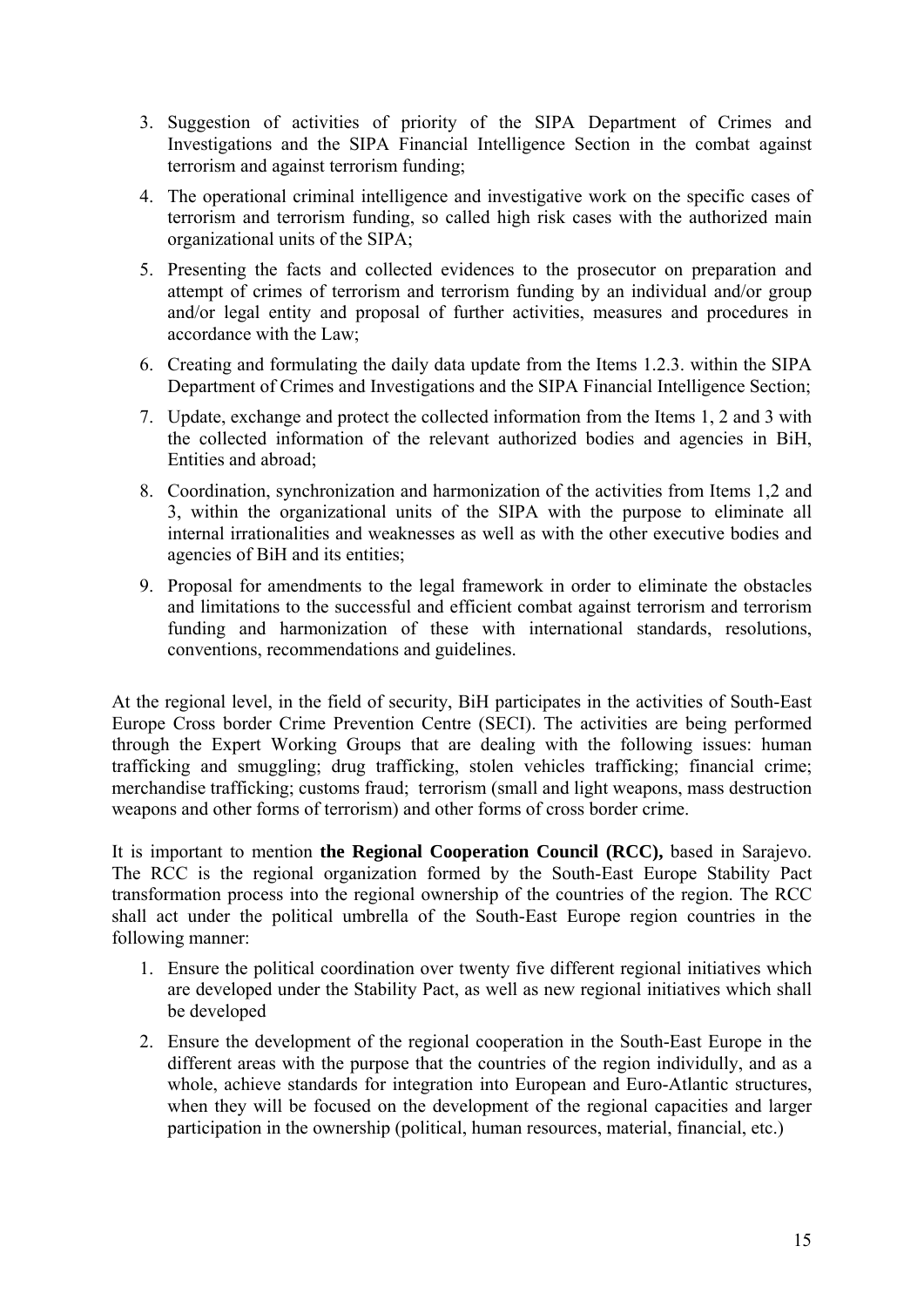All the participating countries of the South-East Europe Cross border Crime Prevention Centre are the members of the RCC and its Board.

### **2. DESCRIPTION OF THE NATIONAL PLANNING - DECISION MAKING PROCESS - INCLUDING THE ROLE OF THE PARLIAMENT AND MINISTRIES - FOR THE DETERMINATION/APPROVAL OF**

### **a) Military posture**

The adoption of the Law on Defence of BiH in 2005 (Official Gazette of BiH, number 88/05) and its implementation in 2006 is one of the most important results of the defence sector reform process. This Law ensures the establishment of a unified military in BiH, as well as mechanisms of democratic, civilian control of the Armed Forces and other institutions of the defence sector.

In accordance with the Law on Defence, the BiH Ministry of Defence is responsible for reviewing all issues relevant to the size and structure of the Armed Forces of BiH, its resources, training policy, mobilization, sending units abroad, and etc. Any proposed solution of the BiH Ministry of Defence must go through a legally regulated procedure of adoption by the BiH Presidency and the BiH Parliamentary Assembly.

The process of planning and decision making in the area of defence and security, including the role of the BiH Parliamentary Assembly, the BiH Presidency and the BiH Council of Ministers was defined by the Constitution of BiH and other relevant laws in BiH.

BiH is determined to ensure transparency and democratic, civilian control of the institutions for security and defence. The Parliamentary Assembly of BiH and its Joint Committee for Defence and Security of BiH defined the responsibilities and obligations in supervising executive authority and its organisational units referring to the defence and security.

The division of responsibility is regulated by the following:

- 1. Law on Defence of B iH (Official Gazette of BiH, number 88/05);
- 2. Law on Service in the AF of BiH (Official Gazette of BiH, number 88/05);
- 3. Rules of Procedure of the House of Representatives of the Parliamentary Assembly of BiH (Official Gazette of BiH, number 33/06, 41/06 and 81/06) and House of Peoples of the Parliamentary Assembly of BiH (Official Gazette of BiH, number 33/06).

These activates clearly define the competencies of certain institutions and deadlines for fulfilling certain obligations.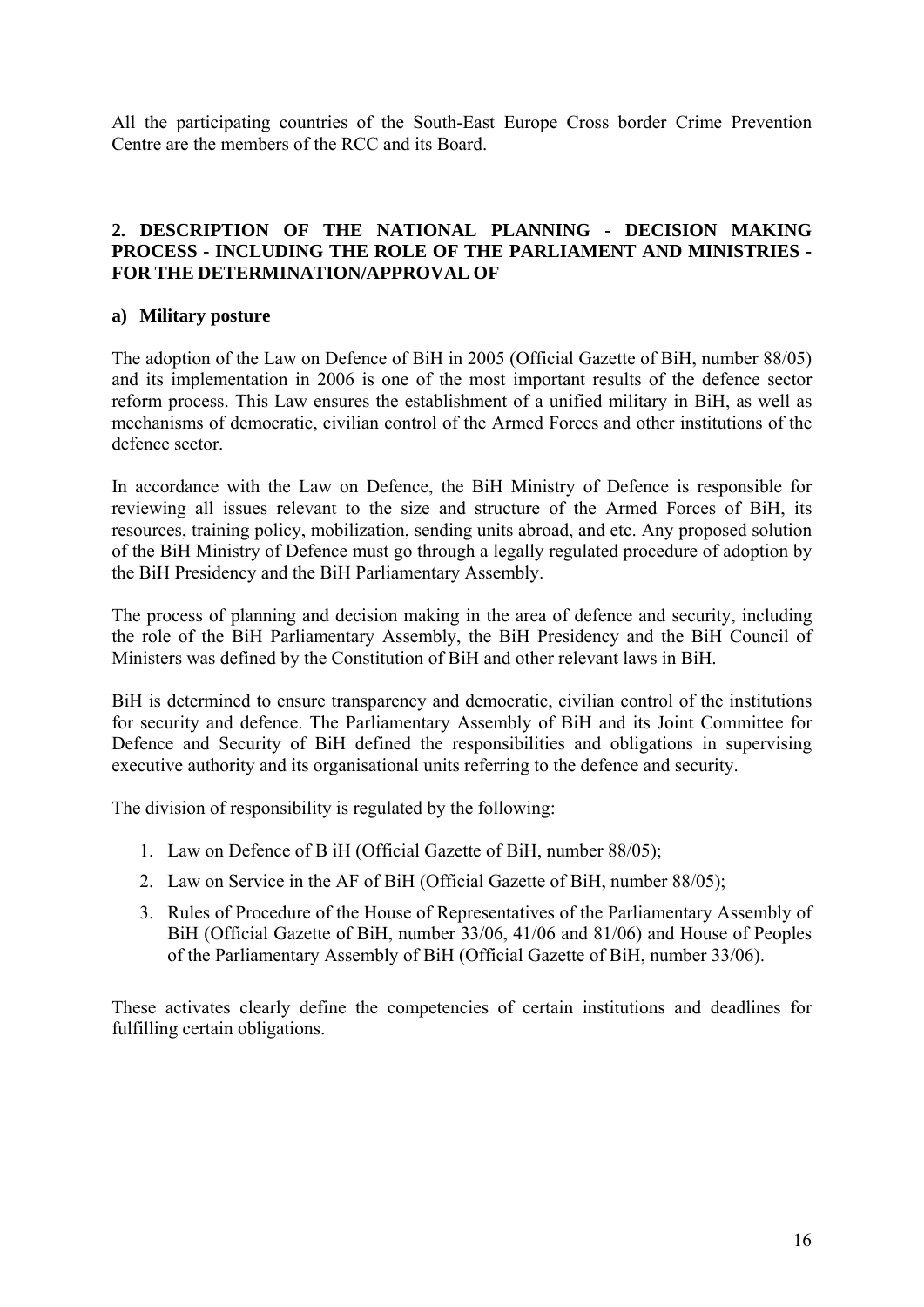The constitutional and legal framework for the parliamentary control at the State level of BiH is:

- 1. Constitutional provisions on the Parliamentary Assembly of BiH;
- 2. Book of Rules/Rules of Procedure of the Parliamentary Assembly of BiH.

Provisions in individual laws relevant to the security sector in BiH:

- 1. The Law on Defence of BiH defines the role of the Parliamentary Assembly of BiH in confirming the nomination of generals, approving budgets, announcing a state of emergency, etc. (Official Gazette of BiH, number 88/05);
- 2. The Law on Import and Export of Arms and Military Equipment and Control of Import and Export of Dual-Use Items; (Official Gazette of BiH, number 05/03, 33/03 and 14/05);
- 3. The Law on Participation of Members of the BiH AF, Police, Civil Servants and Other Employees in Peace Support Operations and Other Activities Abroad (Official Gazette of BiH 14/05);
- 4. The Law on Intelligence Security Agency of BiH (Official Gazette of BiH, number 12/04, 20/04 and 56/06);
- 5. The Law on Protection of Secret Data (Official Gazette of BiH, number 54/05);
- 6. The Law on the Council of Ministers of BiH, particularly concerning the "vetting

procedure"for candidates for ministerial positions (Official Gazette of BiH, number 30/03, 42/03 and 81/06).

The institutional framework for the parliamentary control in BiH is, as follows:

- 1. Parliamentary Assembly of BiH;
- 2. Joint Committee for Defence and Security of the Parliamentary Assembly of BiH 12 members; established in 2003);
- 3. Joint Security and IntelligenceCommittee on Supervision of the Work of Intelligence and Security Agency of BiH of the Parliamentary Assembly of BiH - 12 members (established in 2004);
- 4. Defence and Security Committee of the FBiH PA House of Representatives 11 members;
- 5. Defence and Security Committee of House of Peoples of the FBiH Parliament 7 members;
- 6. Defence and Security Committee of the Republika Srpska National Assembly 7 members;
- 7. Committees for Public Safety and Supervision of the Work of Brcko District Police 5 members.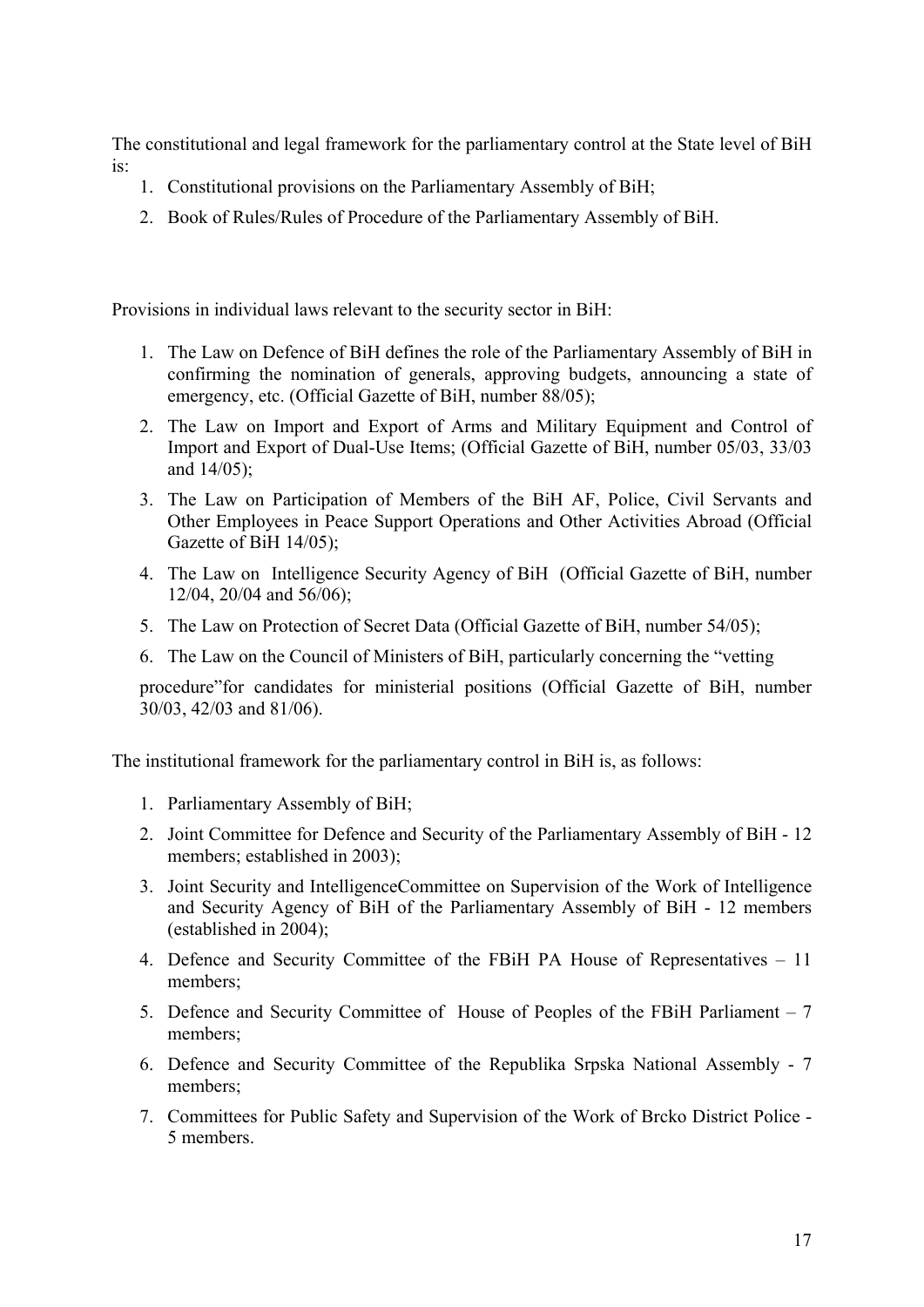Competencies of the Joint Committee for Defence and Security of BiH are relevant to the following:

- 1. Ministry of Defence of BiH and Armed Forces of BiH;
- 2. Ministry of Security of BiH;
- 3. State Investigation and Protection Agency (SIPA);
- 4. Border Police of BiH (BP);
- 5. National Central Bureau of Interpol;
- 6. BH De-mining Centre;

The Parliament Assembly of BiH adopted the Security Policy of BiH in February 2006, and is currently working on updating the Defence Policy of BiH, having in mind that BiH joined the NATO Partnership for Peace Program in December 2006.

## **b) Defence expenditures;**

As of the 2007 fiscal year, all activities involved in preparing, adopting, implementing, accounting, reporting and supervising the budget for the Ministry of Defence and Armed Forces are conducted in accordance with the Law on Funding the Institutions of BiH (Official Gazette of BiH, number 25/07).

The approved budget for 2007 with the amount of 285.000.000 BAM, was reduced by 2%, so the amount of available resources was 280.696.138 BAM, or about 1,6% of projected GDP.

Defence sector in BiH and the defence expenditures are brought under control and have significantly decreased. The budget of the BiH Ministry of Defence and Armed forces in 2006 was over 1.7% of GDP.

The total process of planning, programming, budgeting and implementing the budget was significantly improved and transparent.

The BiH Defence Minister initiated a process of developing the defence budget. The State Parliamentary Assembly reviews and adopts the total budget through regular parliamentary procedure. One of the aims of the defence reform, the implementation of which is in progress, is to decrease the expenditures of the defence institutions to a sustainable level, consistent with the economic capacity of BiH.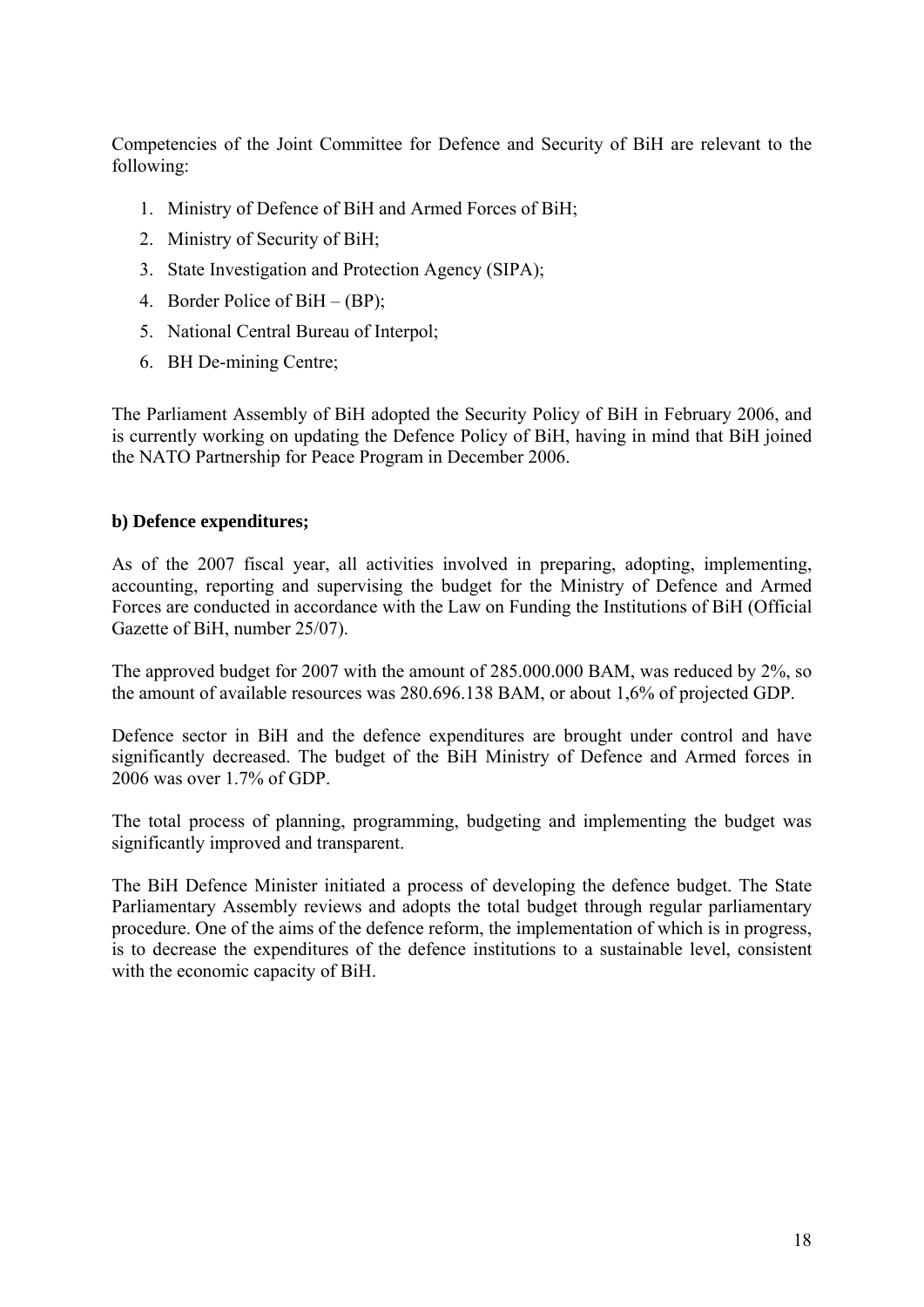### **3. DESCRIPTION**

### **a) Constitutionally established procedures ensuring effective democratic control of the army, paramilitary and internal security forces, as well as intelligence services and the police**

In accordance with the BiH Constitution, Amendments to the Constitution, and the amendments to the Entity-level constitutions, as well as decisions of Entity-level Parliaments on transferring the competencies from the Entities to the State, the BiH Law on Defence was adopted (2005) and regulates the competencies of State institutions in the defence sector.

Democratic control is implemented through a clear chain of command and control, defined by the Law on Defence of BiH, which begins at the Presidency of BiH, through the Minister of Defence to the Chief of the Joint Staff of the BiH Armed Forces (AF BiH).

The parliamentary control over the AF BiH shall be performed by the BiH Parliamentary Assembly, directly through the Joint Committee for Defence and Security, by defining necessary laws and the process of creating the budget, and supervision over its implementation and execution. The Parliamentary Assembly has the executive authority to adopt laws relevant to the organisation, funding, appointment, training, mobilization, equipping, and use of the BiH Armed Forces.

The Parliamentary Assembly also has the authority to announce the state of war upon the request by the Presidency, in the case of direct attack to BiH or parts of BiH, as well as to announce a state of emergency.

The Parliamentary Assembly confirms the appointment of the Chief and Deputy Chief of Joint Staff of the AF BiH, Commanders and Deputy Commanders of the AF BiH Operational Command, Commander and Deputy Commander of the Support/Logistics Command and all officers in the rank of General in the AF BiH.

Engagement of the AF BiH is conducted upon the proposal of the defence minister, and based on a decision of the BiH Presidency, which (in case of announcement of a state of emergency, state of war or deployment of AF of BiH units to peace keeping missions) is confirmed by the Parliament of BiH.

Procedures for ensuring effective democratic control of the work of the Intelligence Security Agency of BiH of BiH (OSA) are defined in details by the Law on Intelligence Security Agency of BiH of BiH (Official Gazette of BiH, number 12/04, 20/04 and 56/06).

Parliamentary control of the State Agency for Investigation and Protection (SIPA) is regulated by the Law on State Agency for Investigation and Protection (Official Gazette of BiH, number 27/04).

The Parliaments of both entities and the authorities of the Brcko District have the parliamentary control over the police forces. Parliamentary and democratic control over the Police Forces in BiH is performed through the entity parliaments, Brcko District and Cantons.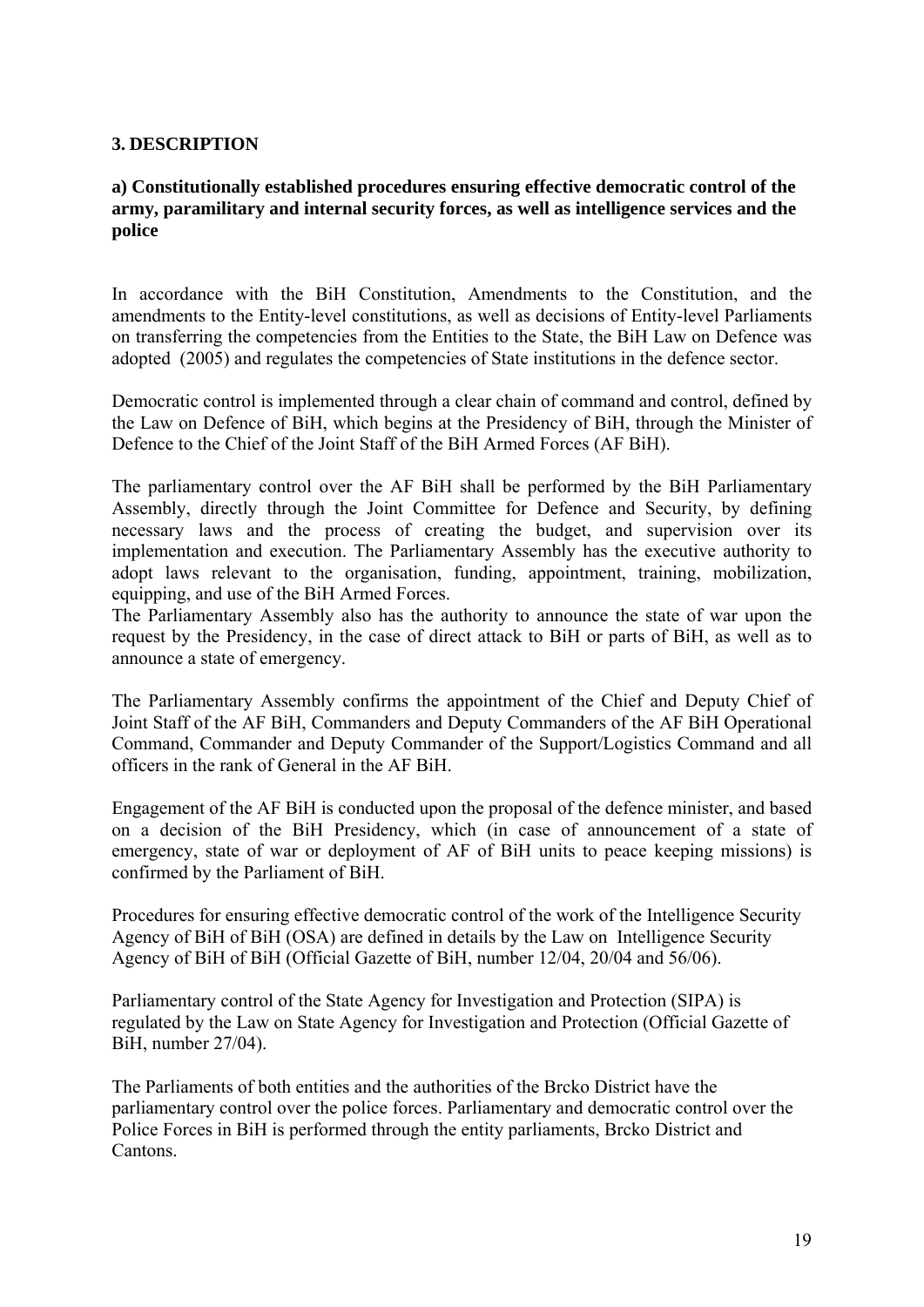The Constitutionally established procedures for ensuring the democratic control over the work of the Federal Ministry of Internal Affairs are stipulated by the following legal documents:

1. The Constitution of the Federation of Bosnia and Herzegovina;

2. The Rules of Procedure of the House of Representatives of the FBiH Parliament (FBiH Official Gazette, number 69/07,Article 61- Committee for Security);

3. The Rules of Procedure on work of the House of Peoples of the FBiH Parliament (FBiH Official Gazette, number 27/03, Article 59 –Defence and Security Committee);

4. The Law on FBiH Internal Affairs (FBiH Official Gazette», number 49/05, Article 34 and 35 – Independent Board);

5. FBiH Government Regulation on the Office for Public Complaints (FBiH Official Gazette, number 68/05).

The Constitutionally established procedures for ensuring efficient democratic control of the work of Ministry of Internal Affairs of Republika Srpska, are stipulated by the following legal documents:

- 1. The Constitution of BiH, Article 3. Item 3;
- 2. The Constitution of Republika Srpska, Article 68 and Article 3;
- 3. The Law on Republika Srpska Government, Official Gazette 03/97 and 03/98;
- 4. The Law on Republika Srpska Ministries, Article 3, Official Gazette 70/02, 33/04 and 118/05;
- 5. The Law on Republika Srpska Internal Affairs, Official Gazette of Republika Srpska, number: 48/03;
- 6. The Law on Parliamentary oversight in the area of Defence and Security, Official Gazette of Republika Srpska, number: 25/05;
- 7. The Law on Agencies for Securing Persons and Property and private detective work, Official Gazette of Republika Srpska, number: 50/02, 92/05 and 91/06;

Democratic control of the Brcko District Police work, based on the Brcko District Statute is implemented through the Police Monitoring Committee as well as through the following legislative solutions.

## The Law on Police of Brcko District stipulates as following:

- 1. Article 22, Paragraph 2, defines that, concerning the responsibility of the Assembly, the Assembly reviews reports on the work of the Brcko District Police and evaluates the work of the Chief of Police.
- 2. Article 64, Paragraph 2, defines that the Chief of Police is appointed by the Mayor with the consent of the Assembly, based on the criteria of expertise and binding recommendations of the Independent Candidate Selection Committee, established in accordance with the Law.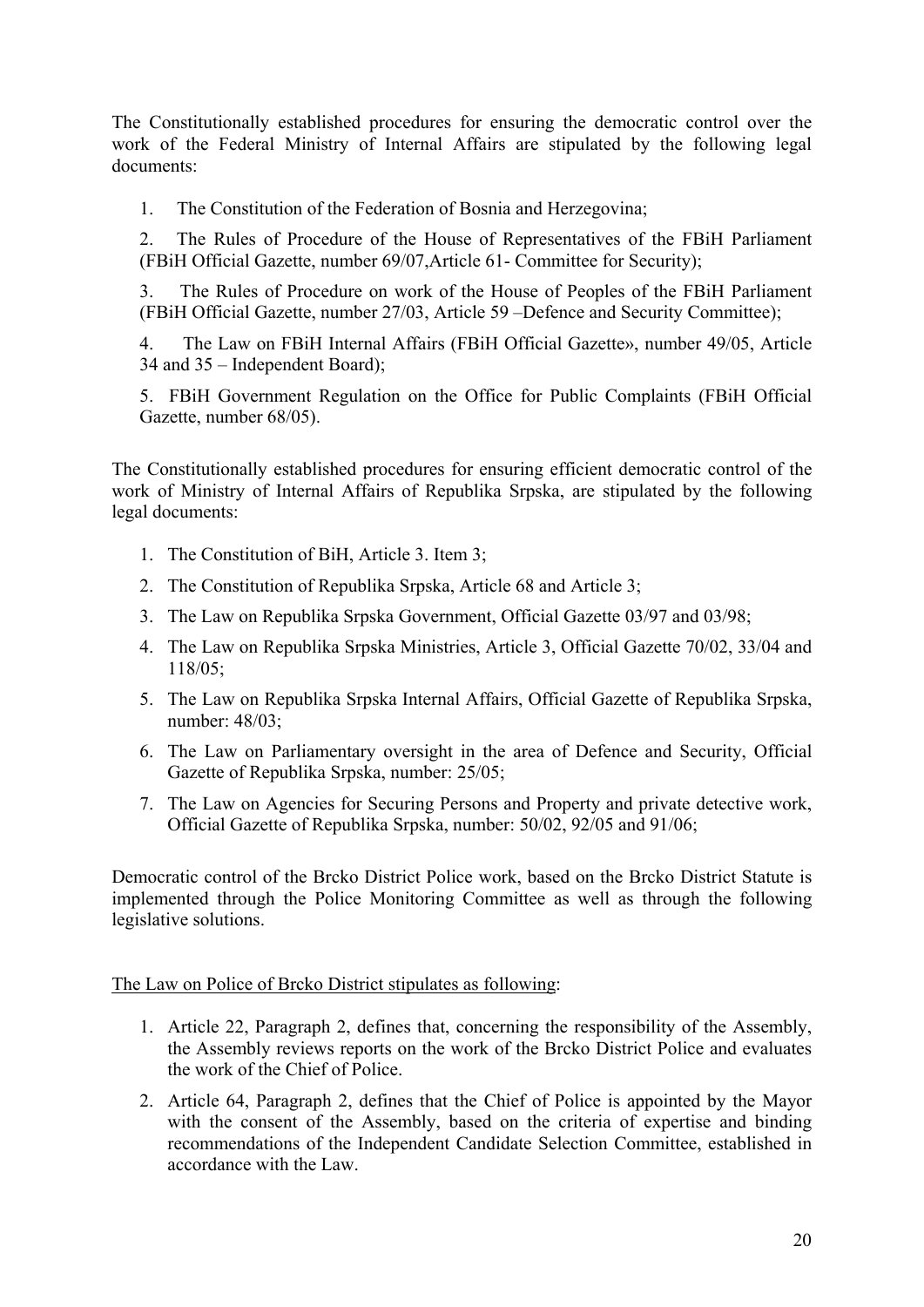- 3. Article 8, Item 18, defines the obligation of the police to co-operate with the Police Monitoring Committee, appointed by the Assembly and provides it with all requested working reports.
- 4. Article 11, Paragraph 3, defines that the Chief of Police implements the policy of the District regarding the public security, brought by the Mayor and District Assembly and that he is also obliged to submit reports to the Mayor and District Assembly.
- 5. Article 11a, Paragraph 3, defines that the selection and appointment of the members of the Independent Board that selects and evaluates the work of the Chief of Police. The selection and appointment of the boardmembers is conducted by the District Assembly at the proposal of the Committee for Selection and Appointment and also the Mandate-Immunity Commission.
- 6. Article 34, Paragraph 2, items a. and b., defines that the Chief of Police submits annual reports on the police work to the District Assembly for adoption and information of significance to the security in BiH Brcko District, at least every six months or more often if the Chief of Police or Mayor consider it necessary.

### **b) Constitutionally established authorities/institutions responsible for the democratic control of military, paramilitary and security forces.**

In accordance with the BiH Law on Defence, the Parliamentary Assembly of BiH conducts the parliamentary control over the BiH Armed Forces (AF BiH) and all defence institutions at the State level. The competencies of the BiH Parliamentary Assembly over the AF BiH are regulated by Article 10 of the BiH Law on Defence (Official Gazette of BiH, number 88/05).

The State Parliamentary Assembly Joint Committee for Defence and Security performs tasks in the area of the oversight over the BiH defence and security institutions, in accordance with Article 54 of the BiH Parliamentary Assembly House of Representatives Rules of Procedure.

The Joint Committee for Defence and Security conducts the parliamentary oversight of the following BiH institutions: Ministry of Defence, Armed Forces, Ministry of Security, SIPA, Border Police, National Central Bureau of INTERPOL, BH De-mining Centre,..

Democratic control over the AF BiH is conducted by the BiH Presidency and BiH Minister of Defence. The role of the BiH Presidency in the oversight of the AF BiH is conducted in accordance with Article 12 of the BiH Law on Defence.

According to the BiH Law on Defence (Section E, Articles 15-17), BiH Minister of Defence is a civilian in charge of the BiH Ministry of Defence and conducts his function in the area of administrative, organizational and command authority as well as control and inspection of the BiH AF.

With the Law on BiH Intelligence Security Agency of BiH (OSA), a control system is established for the legitimacy of the work of the Agency composed of various forms of control and supervision over the Agency's work.

The first is internal oversight and control of legitimacy of work, which is daily and continuously performed by the Agency officials led by the Director of the Agency, based on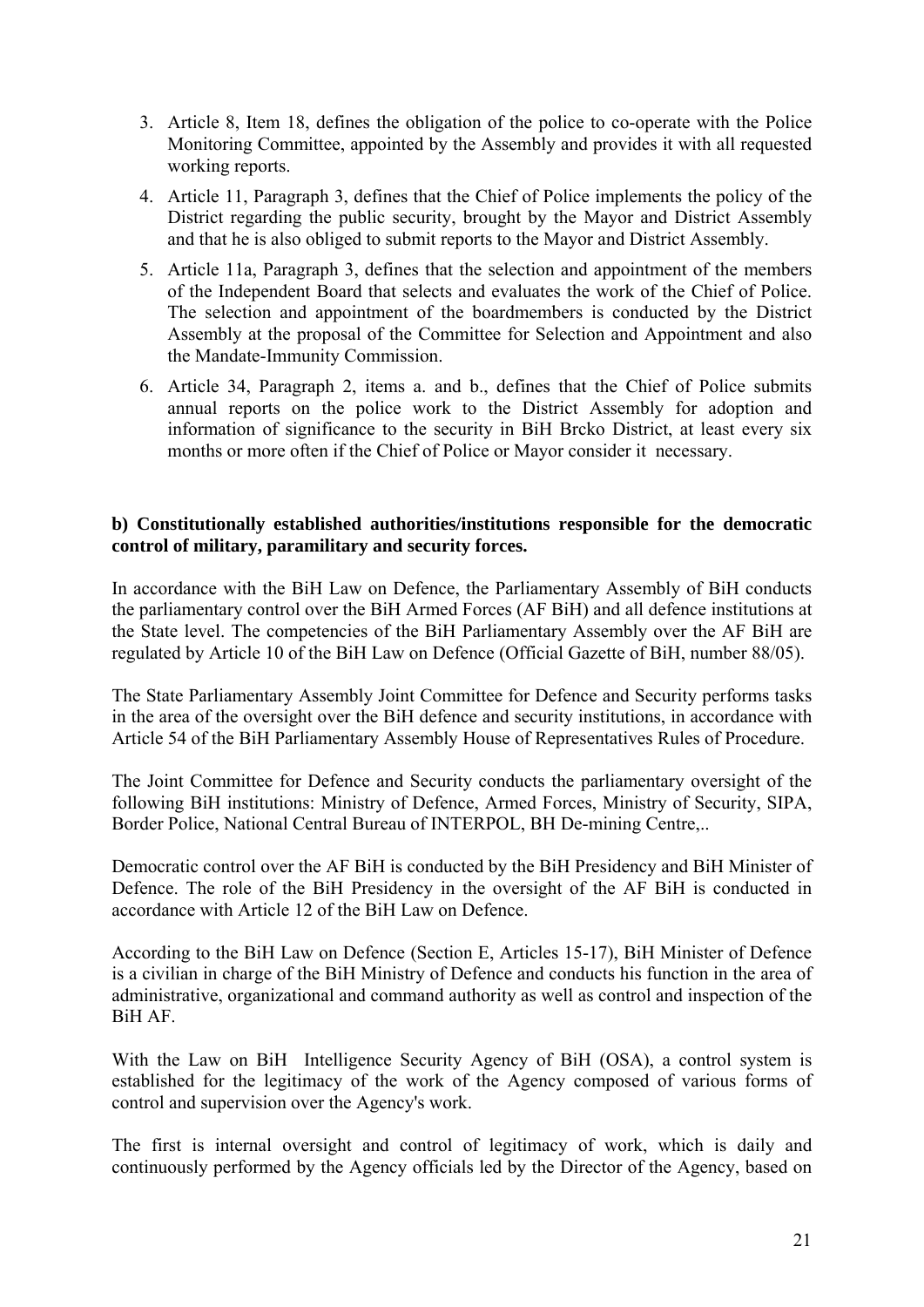legally stipulated authority of General Director, Deputy Director and Inspector General of the Agency, as well as based on the bylaws of the Agency.

The second form of control is the control and supervision of the Agency's work by executive authority. Subjects and institutions performing the control and oversight are, primarily the Council of Ministers, Executive Intelligence Board and the Chairman of the Council of Ministers, Financial Control by the Ministry of Finance/State Treasury, all within their legislative authorities.

The third form of control is as in any other area, judicial control, which, apart from the regular court protection of persons who believe their rights were violated by activities of the Agency, also implies a special approval procedure for the application of special methods for the secret data collection, applied upon the approval of the BiH Court exclusively.

The fourth control in a broader sense is control by the BiH Ombudsman, who within his authorities, can request access to information and initiate procedures in cases of human rights violations.

The fifth is one of the most important, most complete forms of controlling the Agency's work legitimacy, control by the BiH Parliamentary Assembly as the highest legislative and representative body in BiH. This form of control is defined in details by the Law on BiH Intelligence Security Agency of BiH, (Article 18- 23 of the Law) in such fashion where the BiH PA House of Representatives and the House of Peoples establish the Joint Security-Intelligence Committee for the oversight of the Agency.

The Committee is composed of 12 members, 6 from each House, led by the Committee Chairman, member of a party which is not part of the leading coalition. The Committee should include equal representation of all political parties participating in the House of Representatives, as well as all three constituent peoples in BiH.

The Committee has the authority to, for the purpose of performing oversight of the legitimacy of the Agency's work, review reports on the work of the Agency. Also, among other things, The Committee can give an opinion on the Agency's budget proposals and review the Agency's expenditures, reports by the Agency's Director, the appointment of the Director and his Deputy, as well as to directly conduct investigations of the work of the Agency, including requests for information from all employees of the Agency and Heads of the Agency and request for Agency documentation needed.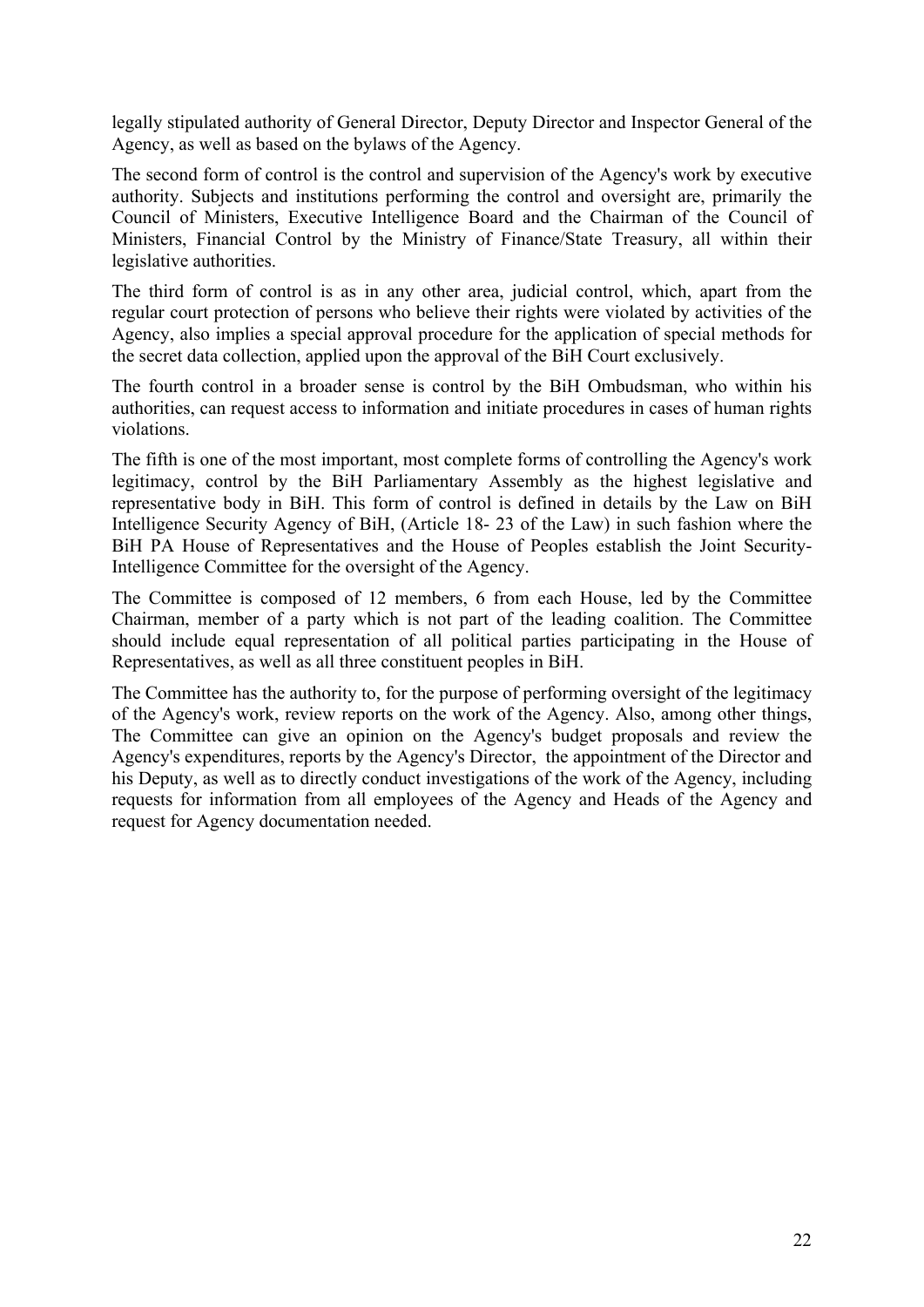The Security-Intelligence Committee is, in addition to the function of controlling the work of the Agency, by the Law on Secret Data Protection, also received the role of the second level body dealing with appeals of persons, who did not, according to the opinion of the BiH Intelligence Security Agency of BiH, fulfil security checks.

Democratic control and oversight over the work of Republika Srpska Ministry of Internal Affairs, is performed by the following bodies/institutions:

- 1. The President of Republika Srpska (Law On Internal Affairs of Republika Srpska);
- 2. Republika Srpska National Assembly (Law On Internal Affairs And Law On Parliamentary Oversight In The Area Of Defence And Security of Republika Srpska);
- 3. Committee For Follow Up And Control Of Work Of Bodies And Institutions In The Area Of Defence And Internal Affairs;
- 4. Independent Committee For The Selection And Appointment Of The Chief Of Police;
- 5. Republika Srpska Government (Law On Internal Affairs of Republika Srpska);
- 6. The Constitutional Court Of Republika Srpska (The Law On Internal Affairs Of Republika Srpska);
- 7. Ordinary Courts Of Law Of Republika Srpska (The Law On Internal Affairs Of Republika Srpska), and
- 8. Citizens of Republika Srpska (Law On Internal Affairs of Republika Srpska).

In addition to the above-mentioned, the control and supervision of the work of the Agencies for Security of Persons and Property, and private investigative/detective agencies shall be performed by the Ministry of Internal Affairs of Republika Srpska (Law on Agencies for Security of Persons and Property and Private Investigative Activities).

The Parliamentary and democratic control over the work of the Ministry of Internal Affairs of Federation of BiH shall be conducted by the following bodies:

- 1. The Parliament of the Federation of BiH;
- 2. The Government of the Federation of BiH;
- 3. The Commission for Security of the FBiH Parliament House of Representatives;
- 4. Defence and Security Commission of the FBiH Parliament House of Representatives;
- 5. Independent Board of the FBiH Parliament, which nominates candidates for the Director of the Federal Police Administration and his deputy, reviews complaints on their work, makes proposals for their replacement, makes proposals in certain cases and evaluates duty performance in case of their re-election for the second mandate;
- 6. Office for Public Complaints, which follows and oversees actions by complaints addressed against the employees of the Federal Ministry of Internal Affairs.

In accordance with the Law on internal affairs of the Cantons, the Cantonal Assembly establish the Independent Board, which nominates the candidates for police commissioner in Cantonal Ministries of Internal Affairs, reviews complaints on their work, proposals for their replacement and makes assessments of their duty performance.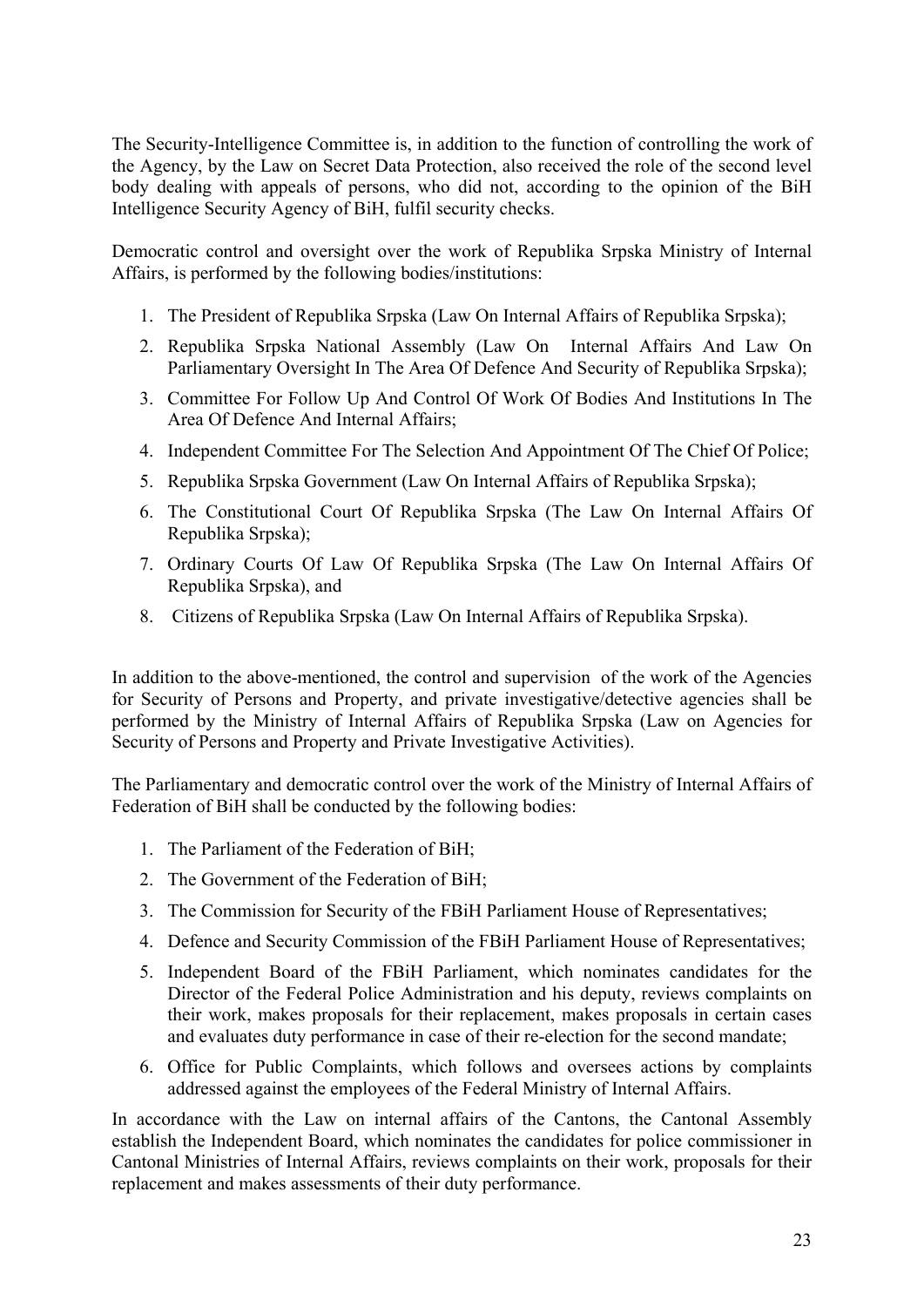Effective democratic control of the work of the Brcko District Police shall be conducted by the Mayor and the Assembly of Brcko District and its commissions, and the Independent board (Public Safety and Police Oversight Committee, Human Rights Commission, etc.).

### **c) Roles and missions of the military, paramilitary and security forces as well as the control of security so that they act solely within the constitutional framework:**

**BiH Armed Forces** are a professional, single military force organised and controlled by the state of BiH. The armed forces can be organised, trained, equipped or mobilized in the territory of BiH, only in accordance with the Law on defence of BiH and the Law on service in the Armed Forces of BiH.

The mission of the Armed Forces of BiH is to:

- 1. Participate in operations of collective security, peace support operations and selfdefence operations, including fight against terrorism;
- 2. Provide military defence of BiH;
- 3. Provide assistance to civil authorities in reacting to natural disasters and catastrophes;
- 4. Anti-mine activities in BiH;
- 5. Fulfil international obligations of BiH.

The Armed Forces of BiH (AF BiH), according to the decision of the BiH Presidency from 07 July 2006, can have 10 000 professional soldiers, 1 000 civil employees (including employees of the Ministry of Defence) and 5 000 members of active reserve.

The AF BiH cannot be used for political purposes or activities of political parties. Armed Forces members, including generals, are neutral in political matters and shall not be engaged in any kind of political activity of political parties or be selected or appointed to public functions.

These provisions shall *not* prevent members of the AF BiH to be registered for voting or to candidate for elections in accordance with the provisions of the Elections Law of BiH. Members of reserve units selected or appointed to public functions is not obliged to resign from the position if mobilized to regular training.

**The State Agency for Investigations and Protection (SIPA)** is responsible for the following (Official Gazette of BiH, number 27/04):

- 1. Prevention, detecting and investigation of criminal acts in the competence of the Court of BiH;
- 2. Follow-up and analysis of security situation;
- 3. Providing assistance to the Court and Prosecution of BiH;
- 4. Physical ands technical protection of persons, facilities and other property in accordance with the Law on state agency for investigations and protection.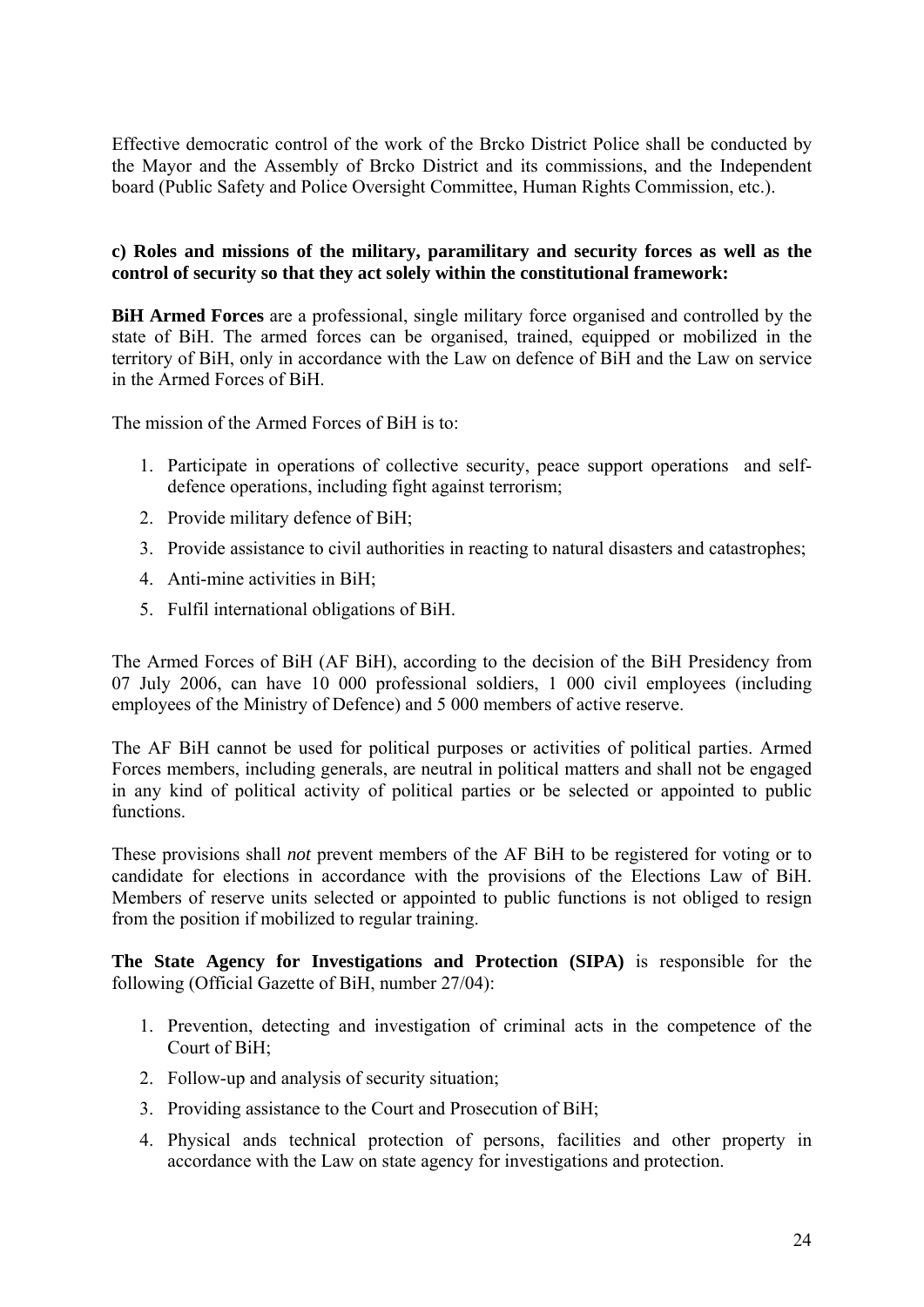The Border Police is responsible for (Official Gazette of BiH, number 50/04):

- 1. Implementation of the provisions of the Law on the supervision and control of state border crossing (Official Gazette of BiH, number 56/04 and 52/05);
- 2. Implementation of the provisions of the Law on migration/movement and stay of foreign citizens in asylum(Official Gazette of BiH, number 29/03);
- 3. Prevention, detection, and investigation of acts regulated by criminal laws in BiH if:
	- a. Such criminal acts were violating the security of state borders or the performance of tasks and duties in the competency of the Border Police;
	- b. Such criminal acts must be persecuted in accordance with the provisions on misuse of public documents used as personal identification documents, travel documents/passport and the obligation to obtain visas, provisions on the movement and stay of foreigners and asylum in case these acts were committed during the border crossing or are in direct connection with the crossing of state border;
	- c. Such criminal acts include transportation of goods across the state border the trade of which is prohibited, gods with no official approval or in case of violation of valid prohibition, in case the Border Police is given the oversight duty for such approvals and prohibits based on other regulations or administrative agreement with bodies responsible for such prosecuting;
- 4. Preventing, detecting and investigating other criminal acts at the request of relevant body;
- 5. Preventing, detecting and investigating:
	- a. Violation regulated by the Law on oversight and control of crossing state borders, Law on movement and stay of foreign citizens and asylum as well as other valid regulations of this field;
	- b. Other violations at the request of relevant body;
- 6. Providing police support to organisational units within the Ministry of Security in implementing the Law on movement and stay of foreign citizens and asylum and other valid regulations of this field;
- 7. Takes protection measures in civil air traffic and security of international airport facilities in BiH;
- 8. Gives expert opinion to legislative bodies or other institutions at their request , and in reference with the movement of persons, vehicles or goods across the state border:
- 9. Provision of police support to security units.

**The Intelligence Security Agency of BiH (OSA)** of BiH is responsible for collecting, analysing, and distributing intelligence information for the purposes of protecting security, including the sovereignty, territorial integrity and constitutional order of BiH.

The role and mission of **police forces of Entities and Brcko District** are regulated by the above-mentioned laws, as well as mechanisms of control. Political discussion regarding the reform of police forces in BiH is in progress.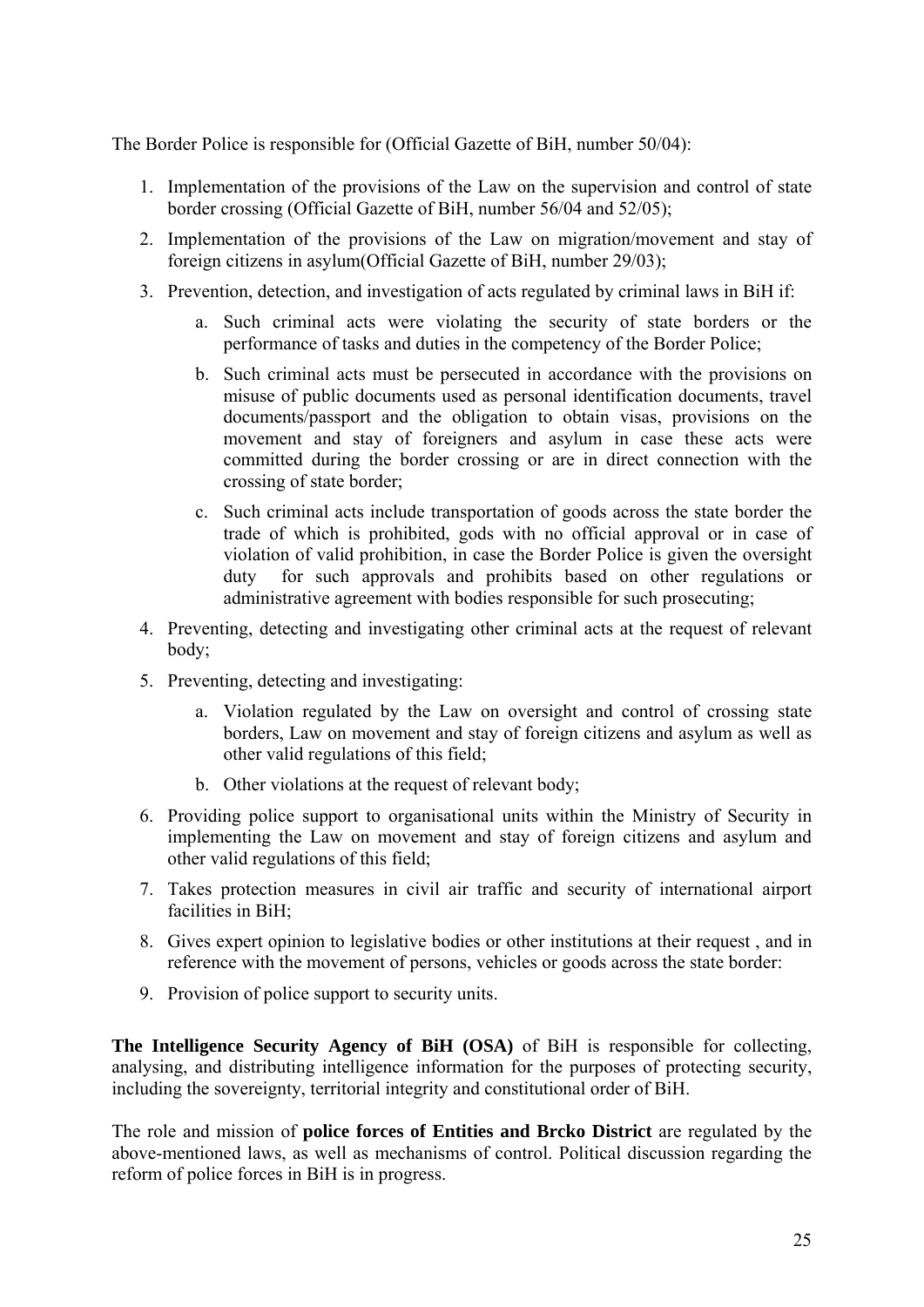The Mostar Declaration on police reform was accomplished on 28 October 2007 and the Action plan for its implementation is active as of 22 November 2007. The Declaration's priority<sup>1</sup> is to adopt the legislation on the police reform at the state and entity levels in accordance with three EU principles and commence the police reform implementation

### **d) Public access to information related to the armed forces;**

According to the BiH' Defence Policy of May 2001, a transparent approach to the defence activities is in accordance with international standards, which will help to restore and develop mutual confidence between the three constituent peoples, citizens and the Entities in, and at the level of BiH, and establish and consolidate a permanent, stable and self-sustaining peace in BiH.

This principle implies the implementation of the following objectives:

- 1. Mutual exchange of information with reference to the planning of defence activities, engagement of assets and their origin and on the location of the military units and facilities;
- 2. Transparency of the budget and foreign military assistance;
- 3. Transparency of co-operation with the armed forces of other states;
- 4. Full access to and oversight of all defence activities by civilian authorities exercising command and control of the defence structures in BiH;
- 5. Co-operation with appropriate government and non-governmental organisations dealing with security and defence issues;
- 6. Openness to the media and continued informing of the public about defence activities.

Public access to information related to the Armed Forces of BiH is in accordance with the Law on Free Access to Information in BiH (Official Gazette of BiH, number 28/00). This Law defines that all information under the control of a public body represent public property of value. A Public body has a relevant obligation to release such information. Every citizen of BiH has access to information in accordance with public interest.

A public body can define exceptions in cases when release of information can cause damage to legitimate objects in BiH; such as: foreign policy; defence and security interests; protection of public security; monetary policy interests; prevention of crime and any detection of criminal activities.

Other examples include: the protection of the decision making process, opinions, advices or recommendations by a public body in accordance with the Law on secret data protection BiH (Official Gazette, number 54/05).

Media representatives are invited on regular basis to attend all important events taking place at defence institutions and in the Armed Forces of BiH.

1

<sup>1</sup> Council Decision on the principles, priorities and conditions contained in the European Partnership with Bosnia and Herzegovina, and the recall of Decision 2006/55/EZ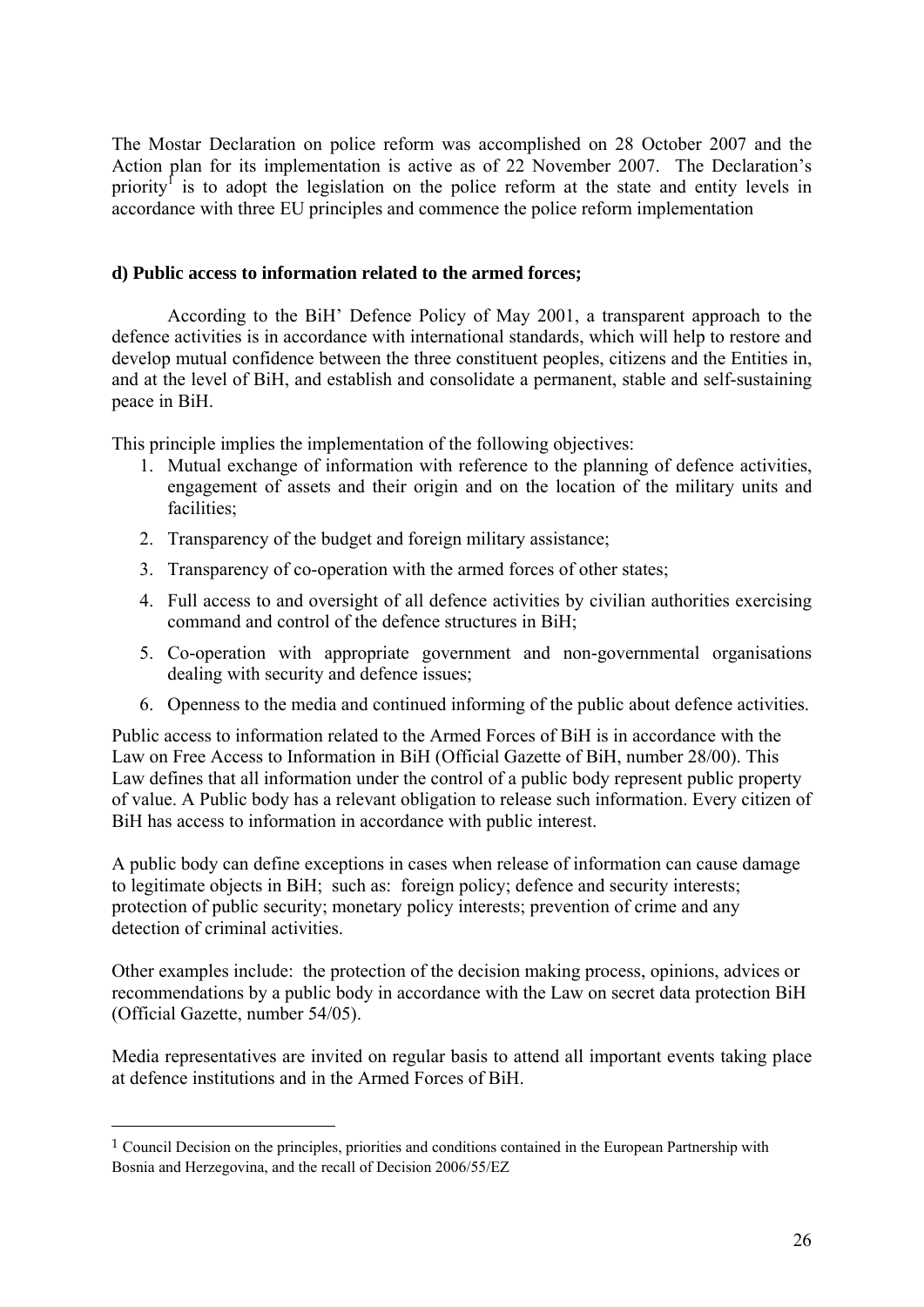The Ministry of Defence of BiH has established a Public Relations Office in order to inform the public on the Ministry's activities in implementing the BiH defence policy, and to inform the public on all important issues related to the work and activities of the Ministry of Defence of BiH.

Police forces in BiH have a professional service for public relations, through which it informs the public on all relevant security issues.

#### **4. STATIONING OF ARMED FORCES ON THE TERRITORY OF ANOTHER PARTICIPATING STATE IN ACCORDANCE WITH THEIR FREELY NEGOTIATED AGREEMENTS AS WELL AS IN ACCORDANCE WITH THE INTERNATIONAL LAW**

There are no stationed units of the BiH Armed Forces in the territory of other participating States, other than the EOD Unit, located in Iraq as part of the Coalition Forces engaged in the "Iraqi Freedom" mission. The Unit is engaged in accordance with the UN Resolution.

The EOD Unit of the AF BiH is a platoon size (36 soldiers) unit and has been stationed in Iraq since June 2005. The Unit's Mission is to identify and destroy EOD, mainly stored in previous ammunition and weapons storages of the Armed Forces of Iraq. Personnel rotation takes place every 6 months, meaning the fourth (4th) rotation were in place, and preparations were completed in April 2007 for the fifth rotation.

Upon accession of BiH to the NATO PfP on 14 December 2006, negotiations between BiH and NATO concerning the Agreement on the Status of Armed Forces (SOFA) began (signed and ratified). the BiH Council of Ministers, at its  $19<sup>th</sup>$  session, defined the proposed basis for the Agreement between the NATO member states and other PfP participating states concerning their powers and additional protocols, and the BiH Presidency brought a Decision on the accession.

Members of the AF BiH are also engaged in UN missions in Congo and Eritrea/Ethiopia, in accordance with the UN Security Council Resolutions as military observers. There are five (5) observers each, in both missions (UNMEE and MONUC).

On the other hand, there are approximately 6000 members of EUFOR from 33 countries, of which 22 are EU member countries and 11 countries are non-EU members, in BiH. The EU made a decision to reduce the EUFOR capacities to 1700 members by the end of 2007.

There are currently 17 police officers from BiH in UN peace support operations in Liberia, Cyprus and Sudan (Liberia – 10, Cyprus – 5 Sudan – 2).

The European Union Police Mission staff consists of EU countries' staff and staff from the so- called third countries. There are a total of 195 staff members and 165 professional police officers and 30 civilian employees in service.

The NATO Headquarters Sarajevo consists of approximately 120 members, with a primary purpose to provide support in the implementation of defence reforms, assistance in arresting persons indicted of war crimes and in combating terrorism.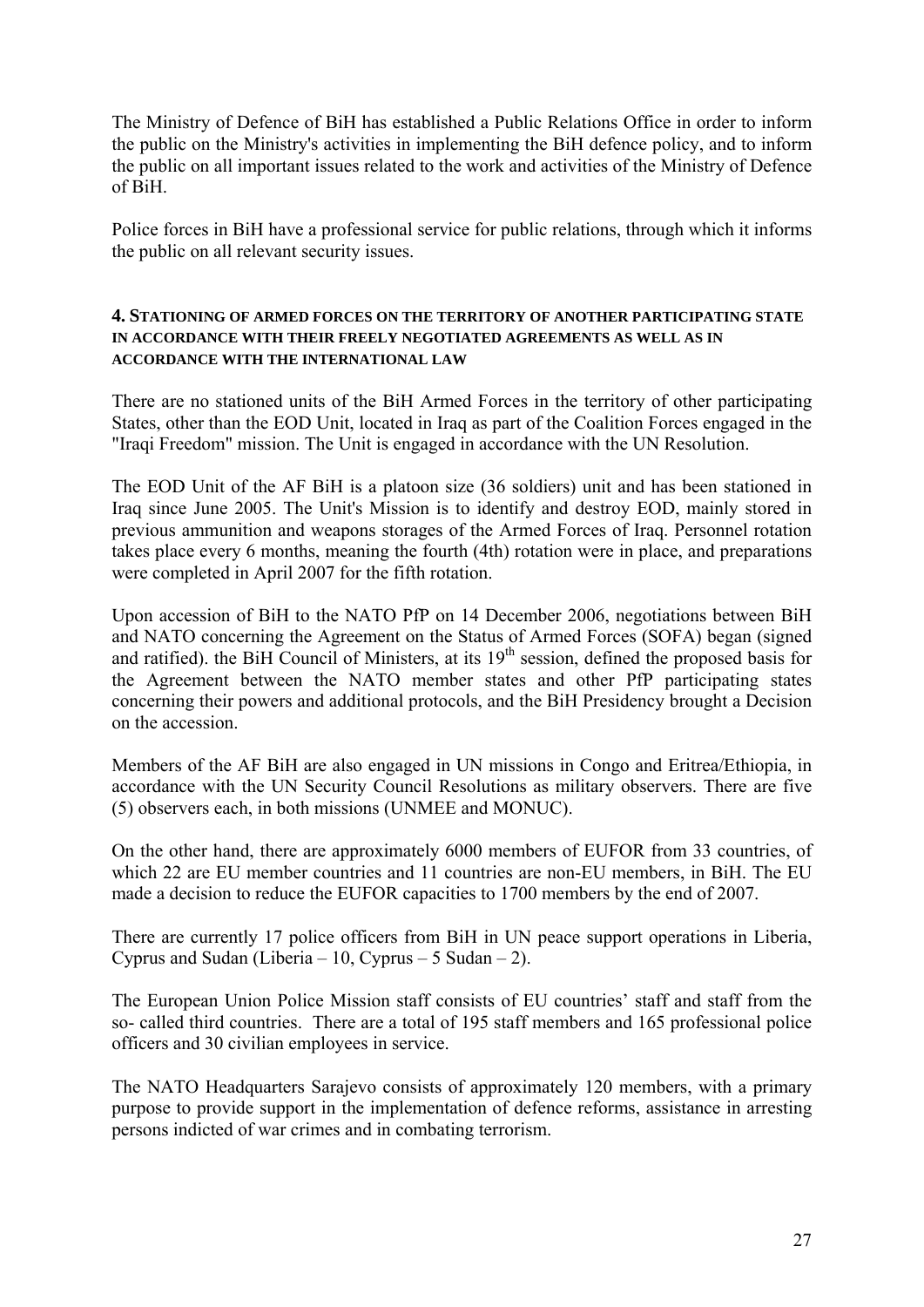### **5. DESCRIPTION of**

## **a) Procedures for the recruitment or call-up of personnel for service in the military, paramilitary or security forces, if applicable**

The compulsory military service which was regulated by entity laws was abolished in BiH on  $1<sup>st</sup>$  January 2006.

The Law on Defence of BiH prescribes the existence of active reserve. There is no specifically designed reserve component of the AF BiH, but an active reserve is envisaged in the peacetime structure.

The issue of recruiting staff for the purposes of police forces in BiH is regulated by various laws:

- 1. Law on police servants in BiH, (Official Gazette of BiH issue number 27/04, Chapter V) regulates the selection of cadets for police officers in the BiH Border Police.
- 2. Law on police servants of the Federation of BiH (Official Gazette of Federation of BiH, issue number 27/05) regulates the selection of cadets for police officers of the Federation of BiH and Cantons.
- 3. Law on police officers of Brčko District BiH (adopted: January 2008) regulates the selection for police officers of Brčko District.
- 4. Law on internal affairs of Republika Srpska (Official Gazette of Republika Srpska, number. 48, 24/06/2003)

Accession to police forces is performed in accordance with legal provisions exclusively, regulated by the mentioned Laws. These articles regulate all issues of recruitment and accession to police forces. There is no reserve composition in the police forces.

## **b) Exemptions or alternatives to compulsory military service, if applicable**

There is no compulsory military service in BiH.

#### **c) Legal and administrative procedures protecting the rights of all forces' personnel**

Current solutions define that all members of the Armed Forces of BiH (AF BiH) during their active or reserve service exercise their rights and obligations in accordance with the Law on Defence and the Law on Service in the Armed Forces of BiH. The mentioned laws are in compliance with the Constitution of BiH and other relevant legislation. There is no Military Court within the Armed Forces of BiH.

Armed Forces personnel consists of military professionals, reserve personnel and civilians employed in the AF BiH.

Military professionals exercise their rights and obligations in accordance with the Law on Service in the AF BiH, which regulates: the service in the AF BiH, composition of the Armed Forces, admission into service, rights and obligations of the personnel serving in the Armed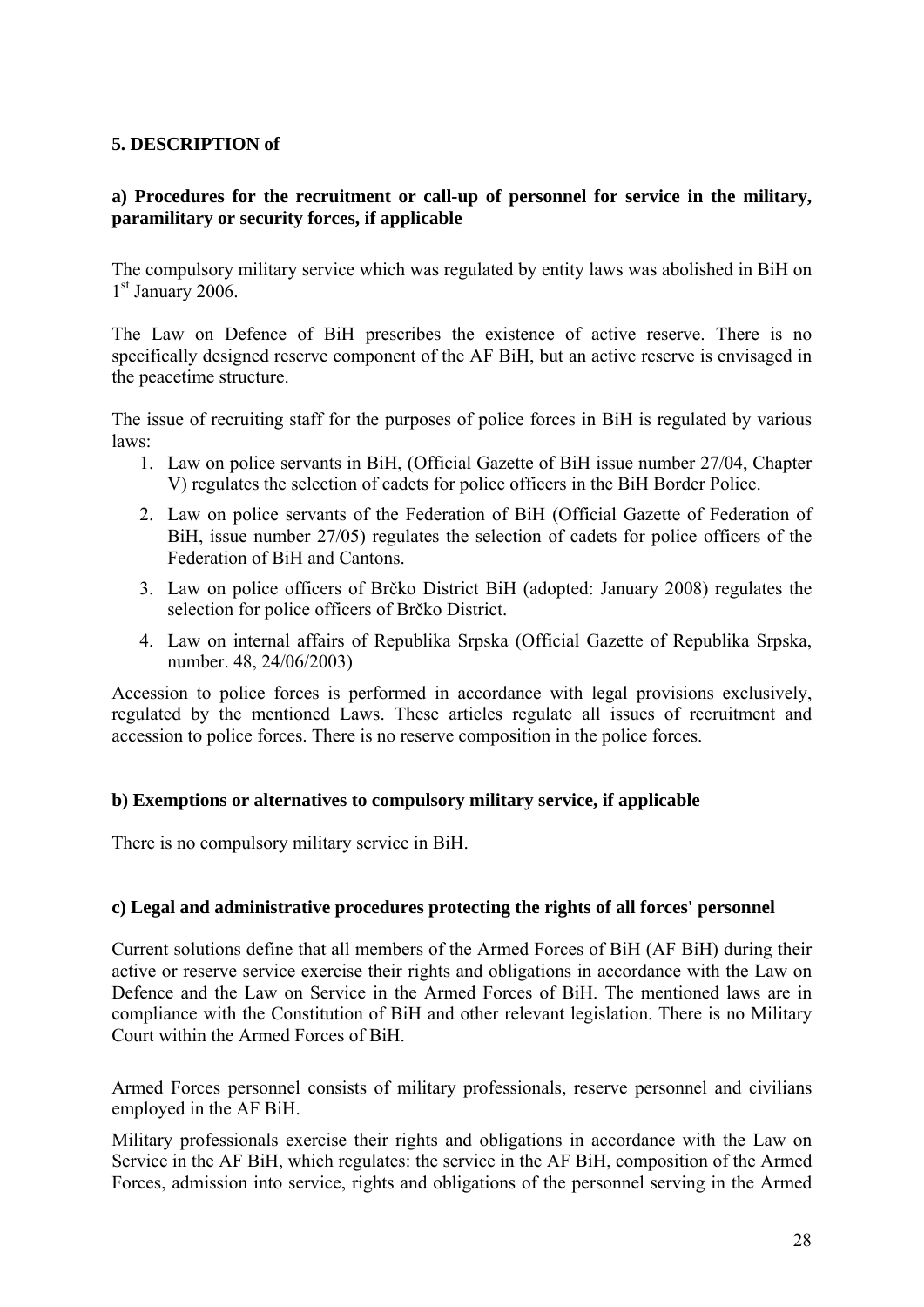Forces, status during service, personnel classifying system, evaluations, promotions, personnel record and carrier management, ranks and insignia in the Armed Forces, standards of conduct and other status issues of the personnel serving in the Armed Forces.

Civilians in service in the Armed Forces are civil servants and employees who exercise their rights and obligations in accordance with the Law on Civil Service in the institutions of BiH (Official Gazette of BiH, number 12/02 and 19/02) and the Law on Labour in the institutions of BiH (Official Gazette of BiH, number 26/04, 7/05 and 48/05).

Police personnel in BiH consist of police officials, civil servants, employees and cadets of the Police Academy.

Police officials exercise their rights and obligations in accordance with the Law on Police Officials (Official Gazette of BiH, number 27/04 and 63/04) which regulates police authorities and employment-legal status, employment including: duties and rights, employment, education and qualification, deployment, ranks, evaluation of work and promotions, compensations, work conditions, disciplinary responsibility, responsibility for damage and termination of employment.

Civil servants employed in police bodies of BiH exercise their rights in accordance with the BiH Law on Civil Service of BiH and employees in accordance with the Law on Labour in the institutions of BiH (Official Gazette of BiH, number 26/04, 7/05 and 48/05).

Rights and obligations of cadets of Police Academy are regulated with the Law on Police Officials, as well as regulations brought within.

The Law on Internal Affairs of Federation of BiH (Official Gazette of Federation of BiH, number 49/05), Law on Police Officers/servants of Federation of BiH (Official Gazette of Federation of BiH, number 27/05), Law on Civil Service in the Federation of BiH (Official Gazette of Federation of BiH, number 29/03, 23/04, 39/04, 54/04, 67/05 and 8/06), Law on Employees in the Civil Service of Federation of BiH (Official Gazette of Federation of BiH, number 49/05).

The cantonal ministries of internal affairs have Laws on internals affairs of cantons and Laws on cantonal police officers protecting the rights of employees in those ministries, together with the mentioned Law on Civil Service in the Federation of BiH and the Law on Employees in the state service bodies of the Federation of BiH.

The mentioned categories of employees in police bodies of BiH protect their rights and obligations through first instance bodies (immediate supervisor, first instance disciplinary committee, committee for promotions, etc), second instance bodies (police board, appeals board), and by Ordinary Courts of law.

The rights of the employees of the Intelligence Security Agency of BiH are regulated in accordance with the Law on Intelligence Security Agency of BiH. Article 37 of this Law determines that employees of the Agency are not civil servants nor they have police authority, but that their employment rights are regulated by the Law on Intelligence Security Agency of BiH as lex speciali, and in cases not covered by this Law, regulations of other laws on labour at the BiH level shall be applied, primarily the Law on Labour in the institutions of BiH. Unionization is allowed in the Intelligence Security Agency of BiH, but the right to strike is not allowed by law.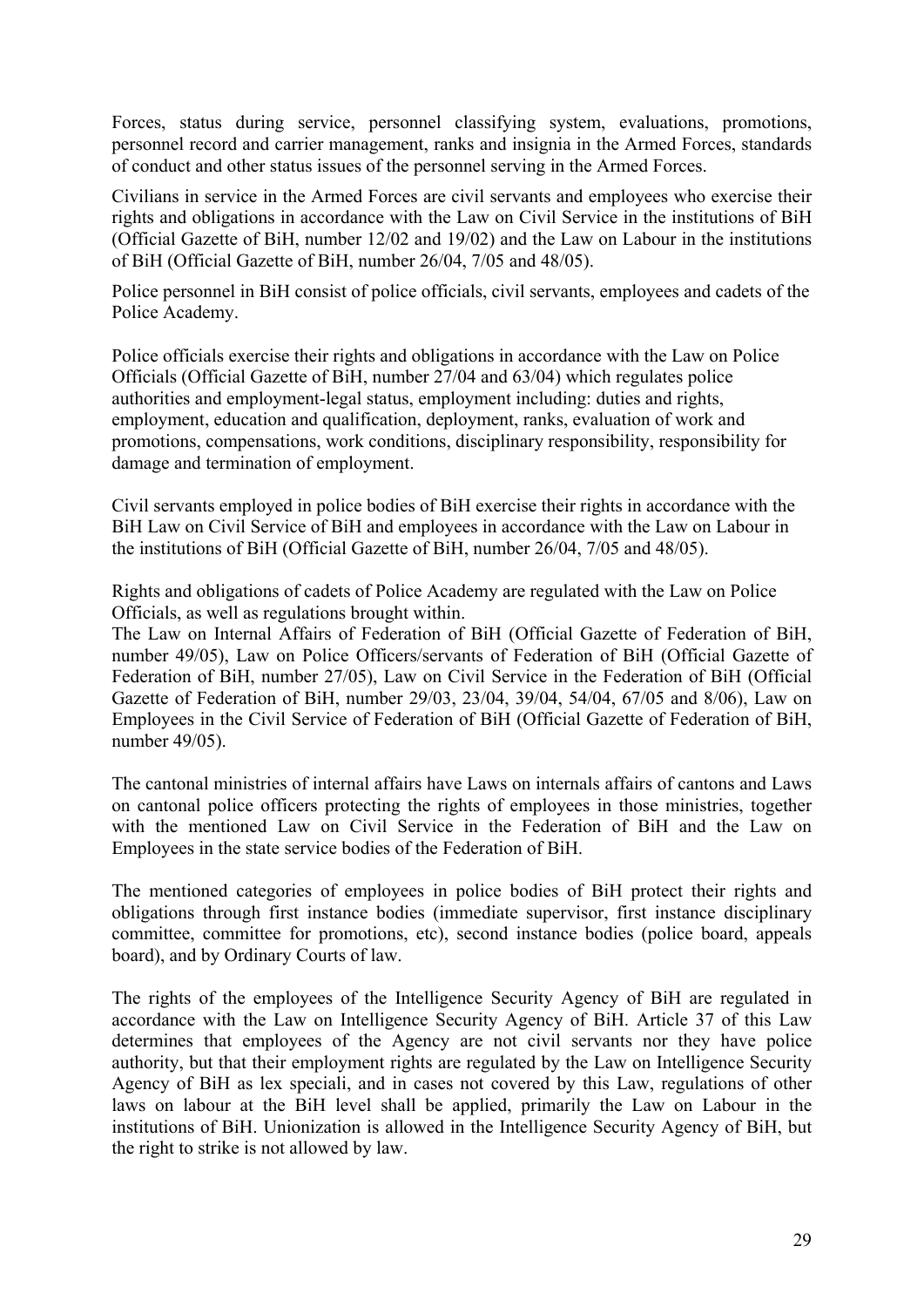The laws regulating the rights of the employees of the Ministry of Internal Affairs of Republika Srpska are regulated by the following laws: the Law on Internal Affairs, the Law on Labour (Official Gazette, number 38/00, 40/00, 47/02, 38/03 and 66/03), the Law on Employment in Civil Bodies (Official Gazette, number 11/94, 06/97 and 96/03), the Law on Administrative Service in the Administration of Republika Srpska (Official Gazette, number 16/02, 62/02, 38/03 and 42/04) and with Collective contracts.

Procedures to protect the rights of employees in the Police of Brcko District are defined in the Law on Police (Official Gazette of Brcko District, number 19/06, 19/07), the Law on Police Officers (Official Gazette of Brcko District, number 41/07), the Law on Civil Service in Administrative bodies; (Official Gazette of Brcko District, number 28/06) and also the Brcko District and the Law on Labour of Brko District of BiH (Official Gazette, number 19/06, 19/07).

### **6. INSTRUCTION ON INTERNATIONAL HUMANITARIAN LAW AND OTHER INTERNATIONAL RULES, CONVENTIONS AND COMMITMENTS GOVERNING ARMED CONFLICT INCLUDED IN MILITARY TRAINING PROGRAMMES AND REGULATIONS;**

BiH shall ensure that the Armed Forces of BiH (AF BiH) are equipped, trained and managed in accordance with the provisions of the International Humanitarian Law through the implementation of the Security and Defence Policy as well as the military Doctrine.

The Defence Policy of BiH and Military Doctrine of the Armed Forces of BiH support provisions of the International Law.

The 1949 Geneva Convention and its Additional Protocols compose an integral part to the Military Doctrine of the Armed Forces of BiH. This ensures that military professionals are aware of the obligations to comply with and to implement certain humanitarian principles and rules during armed conflicts. Part of the Military Doctrine related to operations of assistance to civil authorities and international peace support operations, emphasizes the importance to comply with human rights, legitimacy, neutrality and humanity as the key principles of these operations. Training curriculum of basic and advance courses for NCOs and officers of the Armed Forces includes studying of the International Humanitarian Law and conventions, which must be applied in armed conflicts, as well as relevant state legislation.

International organizations, including the International Committee on the Red Cross and the OSCE Mission to BiH, as well as friendly countries, through courses, seminars and workshops implement this type of training in the country and abroad. To that end the OSCE Mission to BiH devotes part of the ongoing training in 2007 on the CoC to this subject.

To support the compliance with the provisions of the International Law, BiH shall ensure that the Armed Forces, in peacetime and in war, shall be managed adequately to the democratic and civil societies, reflecting full control and command over the armed forces.